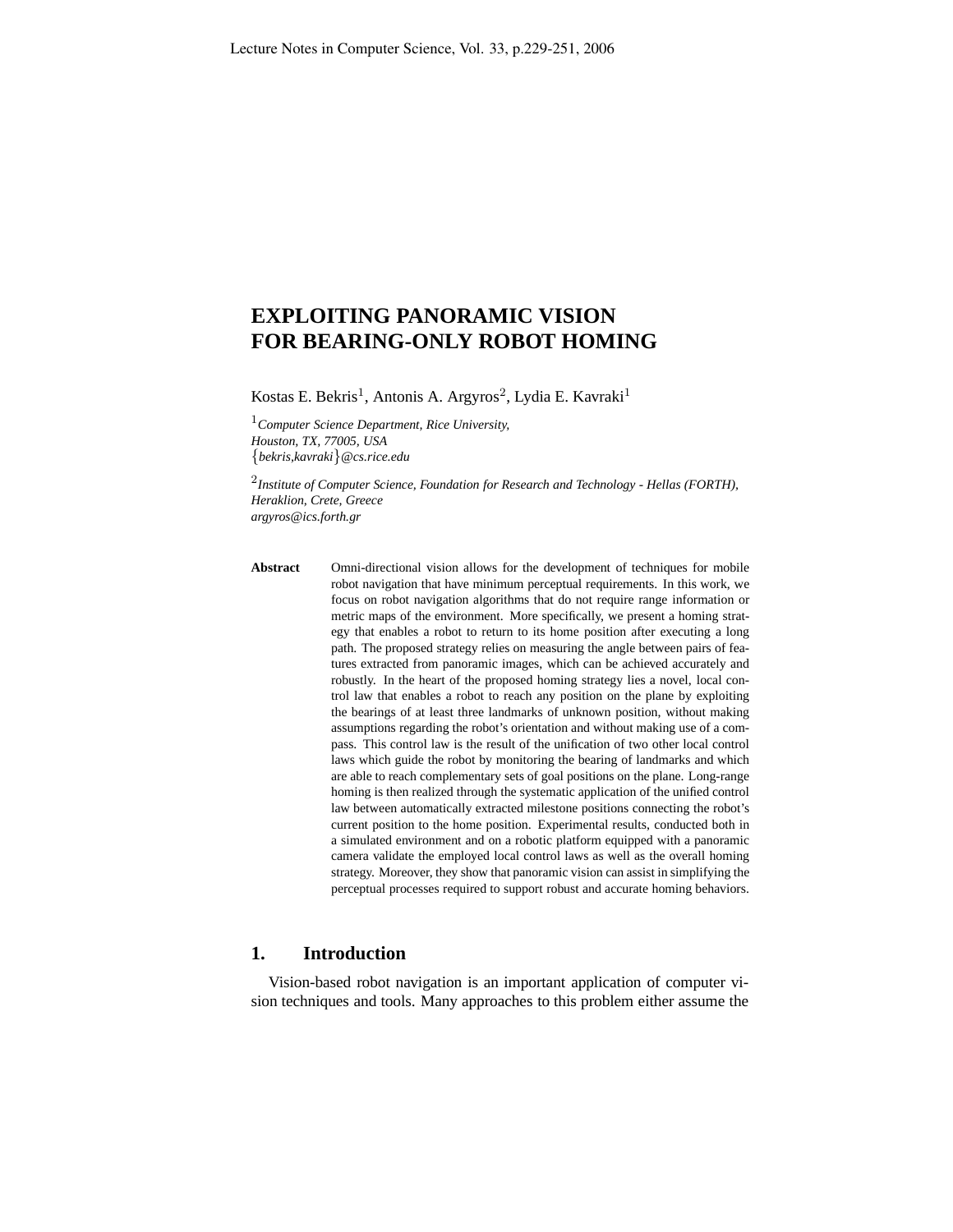existence of a geometric model of the environment [Kosaka and Pan, 1995] or the capability of constructing an environmental map [Davison and Murray, 2002]. In this context, the problem of navigation is reduced to the problem of reconstructing the workspace, computing the robot's pose therein and planning the motion of the robot between desired positions. Probabilistic methods [Thrun, 2000] have been developed in robotics that deal with this problem, which is usually referred to as the simultaneous localization and mapping (SLAM) problem.

Catadioptric sensors have been proposed as suitable sensors for robot navigation. A panoramic field of view is advantageous for the achievement of robotic navigational tasks in the same way that a wide field of view facilitates the navigational tasks of various biological organisms such as insects and arthropods [Srinivasan et al., 1997]. Many robotic systems that use panoramic cameras employ a methodology similar to the one employed in conventional camera systems. Adorni et al. discuss stereo omnidirectional vision and its advantages for robot navigation [Adorni et al., 2003]. Correlation techniques have been used to find the most similar pre-stored panoramic image to the current one [Aihara et al., 1998]. Winters et al. [Winters et al., 2000] qualitatively localize the robot from panoramic data and employ visual path following along a pre-specified trajectory in image coordinates.

Panoramic cameras, however, offer the possibility of supporting navigational tasks without requiring range estimation or a localization approach in the strict sense. Methods that rely on primitive perceptual information regarding the environment are of great importance to robot navigation because they pose minimal requirements on a-priori knowledge regarding the environment, on careful system calibration and, therefore, have better chances to result in efficient and robust robot behaviors. This category includes robot navigation techniques that mainly exploit angular information on image-based features that constitute visual landmarks. Several such methods exist for addressing a specific navigation problem, the problem of homing [Hong et al., 1991]. Homing amounts to computing a path that returns a robot to a pre-visited "home" position (see Figure 1). One of the first biologically-inspired methods for visual homing was based on the "snapshot model" [Cartwright and Collett, 1983]. A snapshot represents a sequence of landmarks labeled by their compass bearing as seen from a position in the environment. According to this model, the robot knows the difference in pose between the start and the goal and uses this information to match the landmarks between the two snapshots and to compute its path. There have been several implementations of snapshot-based techniques on real mobile robots. Some of the implemented methods rely on the assumption that the robot has constant orientation or can make use of a compass [Lambrinos et al., 2000, Moller, 2000]. These approaches are not able to support robot homing for any combination of goal (home) snapshot, current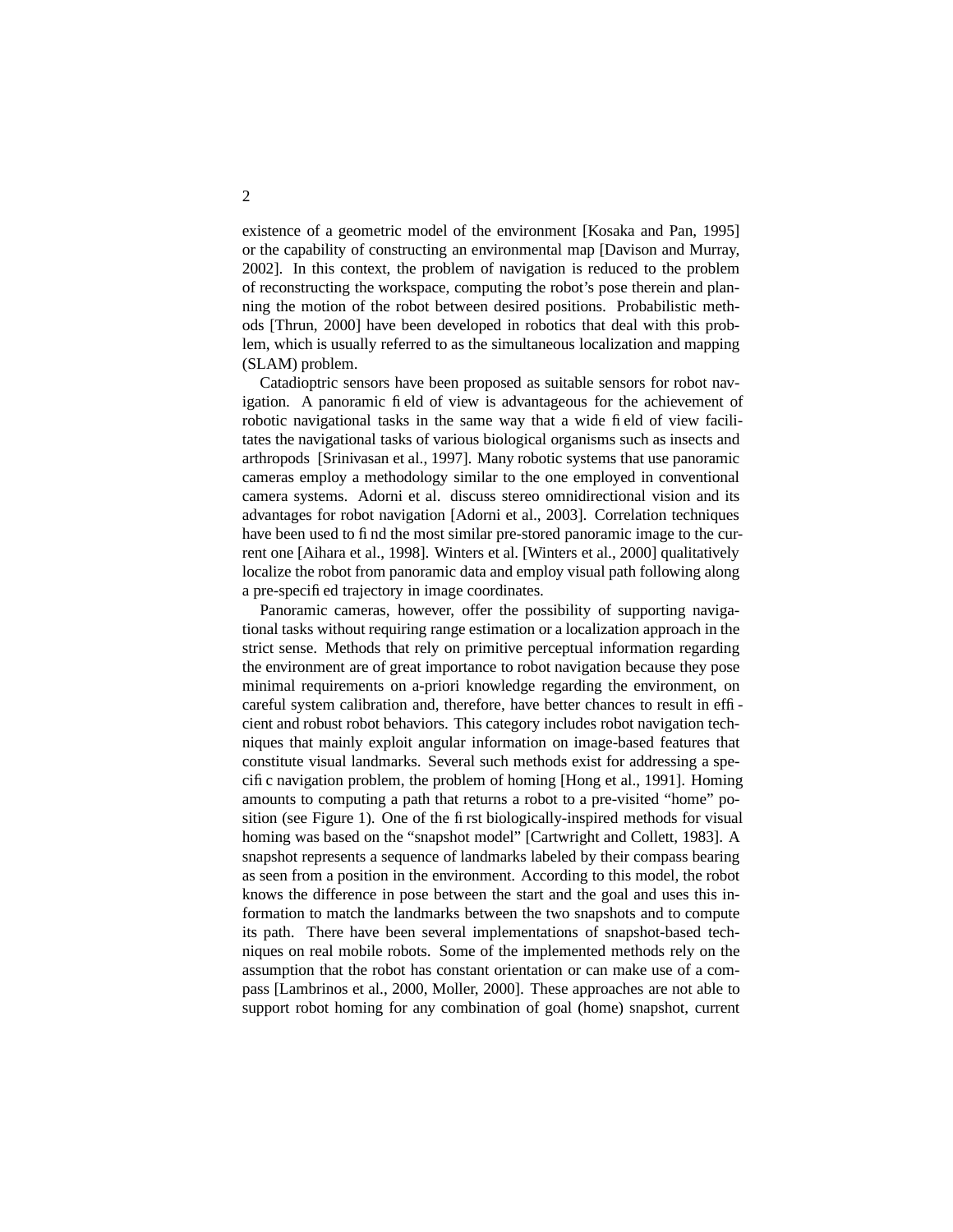

*Figure 1.* The robot acquires a snapshot of the environment at home position. Then, it wanders in its environment (solid line) and, at some position  $G$  homing is initiated so as to return to home (dashed line) by making use of the landmarks available in the workspace (small black rectangles).

position and landmark configuration. Furthermore, the conditions under which the related control laws are successful are not straightforward and cannot be directly inferred from the visual information available at the current and the goal snapshots.

In this work, we present a complete long-range homing strategy for a robot equipped with a panoramic camera. The robot does not have to be aware of its position and orientation and does not have to reconstruct the scene. At the core of the proposed strategy lies a snapshot-based local control law [Argyros et al., 2001], which was later further studied and extended [Bekris et al., 2004]. The advantage of this particular local control law is that it can guide a robot between two positions provided that three landmarks can be extracted and corresponded in the panoramas acquired at these two positions. This implies that there is no inherent control-related issue that restricts the set of position pairs that the algorithm can accommodate. Constraints are only related to difficulties in corresponding features in images acquired from different viewpoints.

Establishing feature correspondences in images acquired from adjacent viewpoints is a relatively easy problem. Thus, short-range homing (i.e., homing that starts at a position close to home) can be achieved by directly applying the proposed local control law as it is described in [Argyros et al., 2005]. In the case of long-range homing (i.e., homing that starts at a position far from home), prominent features are greatly displaced and/or occluded, and the correspondence problem becomes much more difficult to solve [Lourakis et al., 2003]. Therefore, control laws based on the comparison of two snapshot are only local in nature and they cannot support long-range homing. To overcome this problem, the proposed method decomposes homing into a series of simpler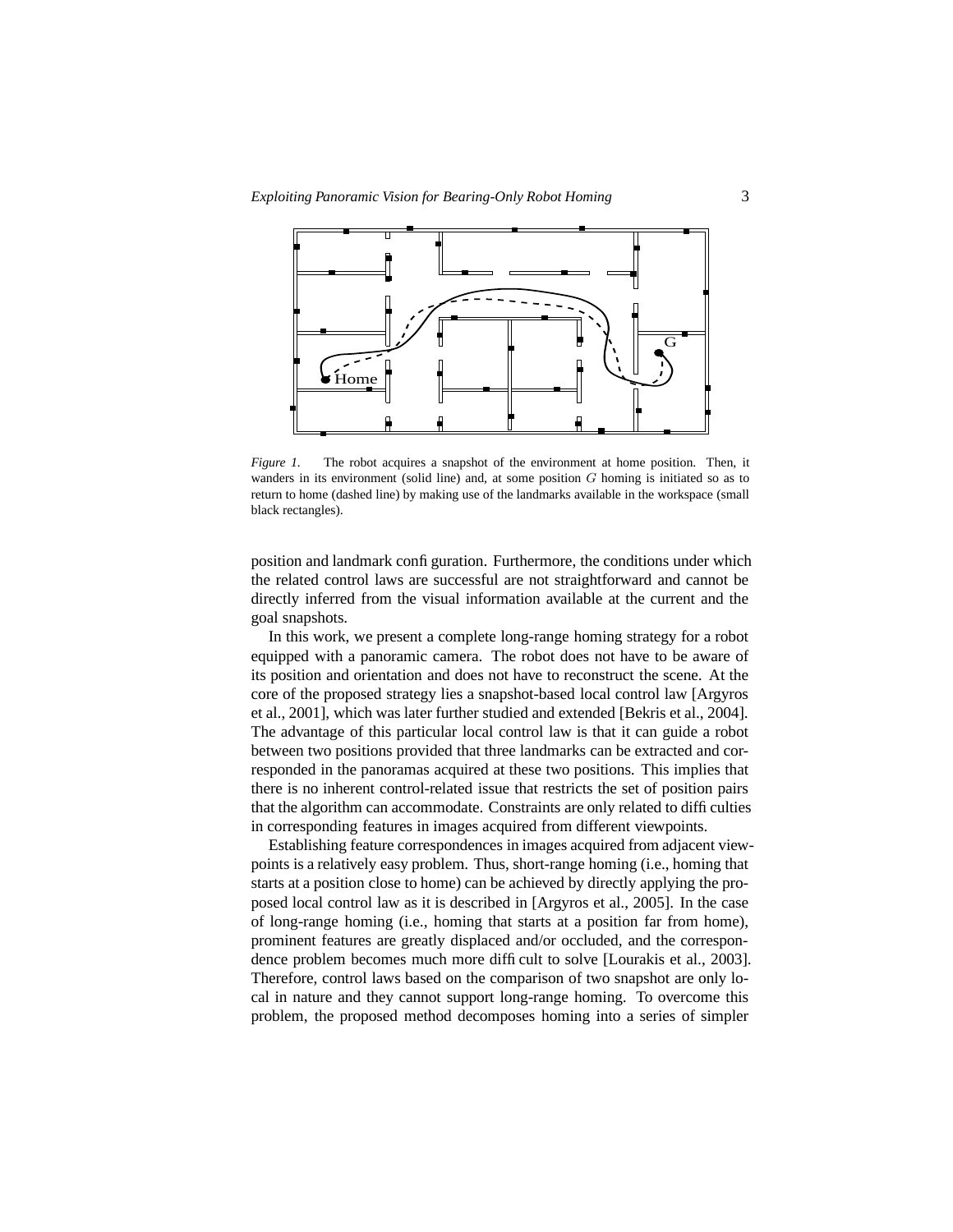navigational tasks, each of which can be implemented based on the proposed local control law. More precisely, long-range homing is achieved by automatically decomposing the path between the current robot position and the home position with the aid of a set of milestone positions. The selection process guarantees that pairs of milestone positions view at least three common landmarks. The local control law can then be used to move the robot between consecutive milestone positions. The overall mechanism leads the robot to the home position through the sequential application of the control law. Note that using only the basic control law to move between adjacent milestone positions leads to a more conservative selection of such intermediate goals. With the introduction of the complementary control law [Bekris et al., 2004] and its unification with the basic one, the only constraints on the selection of the milestone positions are due to landmark visibility.

The proposed method for robot homing has been implemented and extensively tested on a robotic platform equipped with a panoramic camera in a real indoor office environment. Different kinds of visual features have been employed and tested as alternative landmarks to the proposed homing strategy. In all experiments the home position could be achieved with high accuracy after a long journey during which the robot performed complex maneuvers. There was no modification of the environment in order to facilitate the robot's homing task. The proposed method can efficiently achieve homing as long as enough features exist in the world. Homing will fail only if three robust features cannot be extracted and tracked at any time.

Our approach of robot navigation is similar to that of purposive vision [Aloimonos, 1993]. We use information specific to our problem which is probably not general enough to support many other navigational tasks. We derive partial representations of the environment by employing retinal motion-based quantities which, although sufficient for the accomplishment of the task at hand do not allow for the reconstruction of the state of the robot. Similar findings have been reported for other robotic tasks such as robot centering in the middle of corridors [Argyros et al., 2004].

The rest of the work is organized as follows. Section 2 focuses on the local control strategy that enables a robot to move between adjacent positions provided that a correspondence between at least three features has been established in panoramas acquired at these positions. Section 3 describes our approach on how to automatically decompose a long-range homing task into a series of short-range navigation tasks each of which can be implemented through the proposed local control law. In section 4 we present alternative panoramic image features that can be used to perceptually support the homing strategy. Extensive experimental results from implementations of the proposed homing strategy on a robotic platform are provided in section 5. Moreover, the benefits stemming of the use of panoramic cameras compared to conventional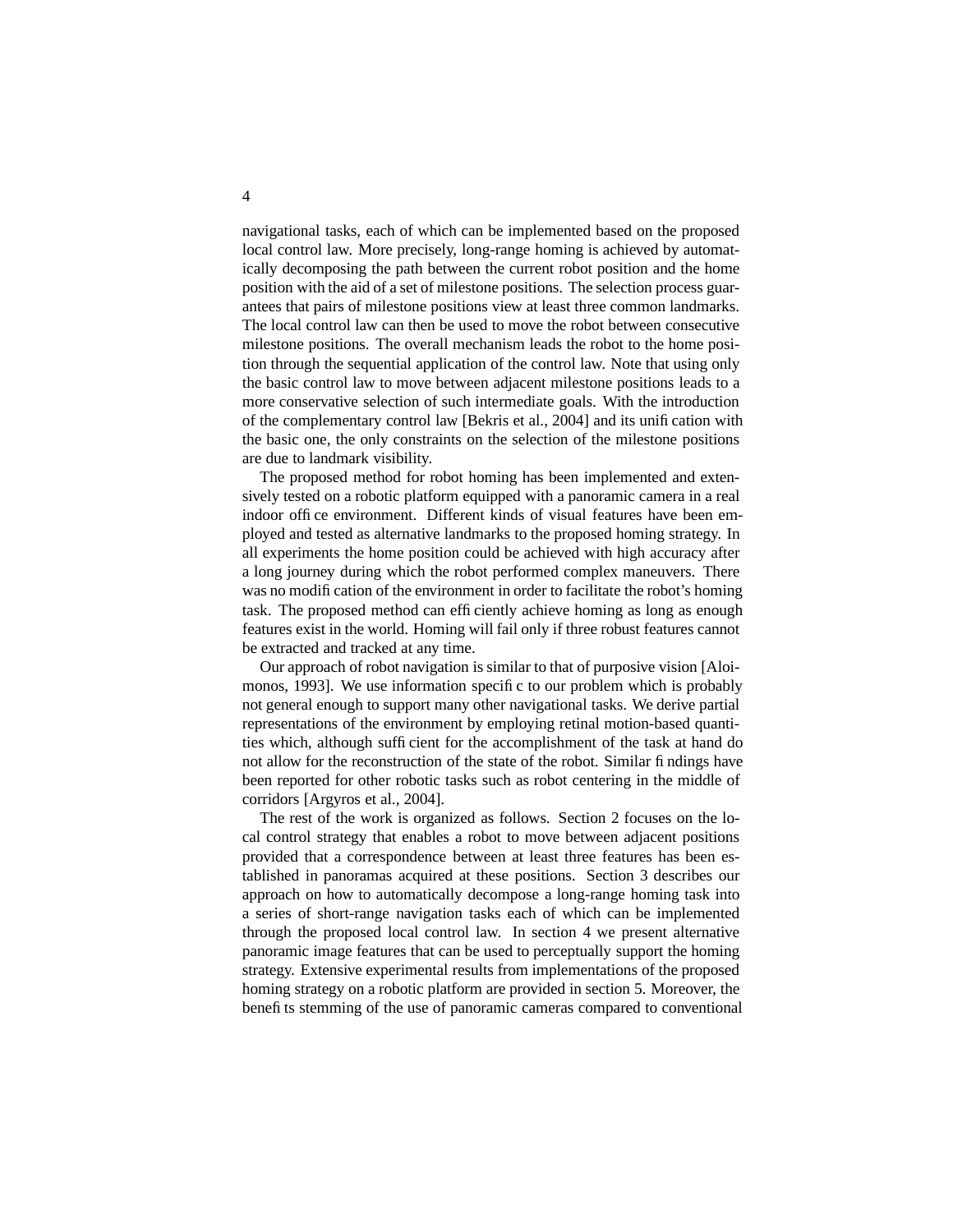ones are described in section 6. The work concludes in section 7 with a brief discussion on the key contributions of this work.

#### **2. Control law**

In the following, the robot is abstracted as a point on the 2D plane. The objective of the local control law is to use angular information related to features extracted in panoramic images in order to calculate a motion vector  $\vec{M}$ that, when updated over time, drives the robot to a pre-visited goal position. A *snapshot* of the workspace from a configuration  $P \in (\mathbb{R}^2 \times S^1)$ , corresponds both to the sequence of visible landmarks and the bearings with which the landmarks are visible from  $P$ . The current and the goal position of the robot, together with the corresponding snapshots, will be denoted as  $A$  and  $T$ , respectively.

### **Basic control law**

We will first consider the case of two landmarks  $L_i$  and  $L_j$ . The *angular separations*  $\theta_{ij}, \theta'_{ij} \in [0, 2\pi)$  correspond to the angles between  $L_i$  and  $\tilde{L}_j$  as measured at A and T respectively. If  $\Delta \theta_{ij} = \theta'_{ij} - \theta_{ij}$  is positive, then the robot views the two landmarks from position  $T$  with a greater angle than from position A. The robot will move in a direction that increases the angle  $\theta_{ij}$ . If  $0 \le \theta_{ij} \le \pi$  and  $\Delta \theta_{ij} \ge 0$ , the robot should move closer to the landmarks. All



*Figure 2.* The definition of the motion vector for two landmarks.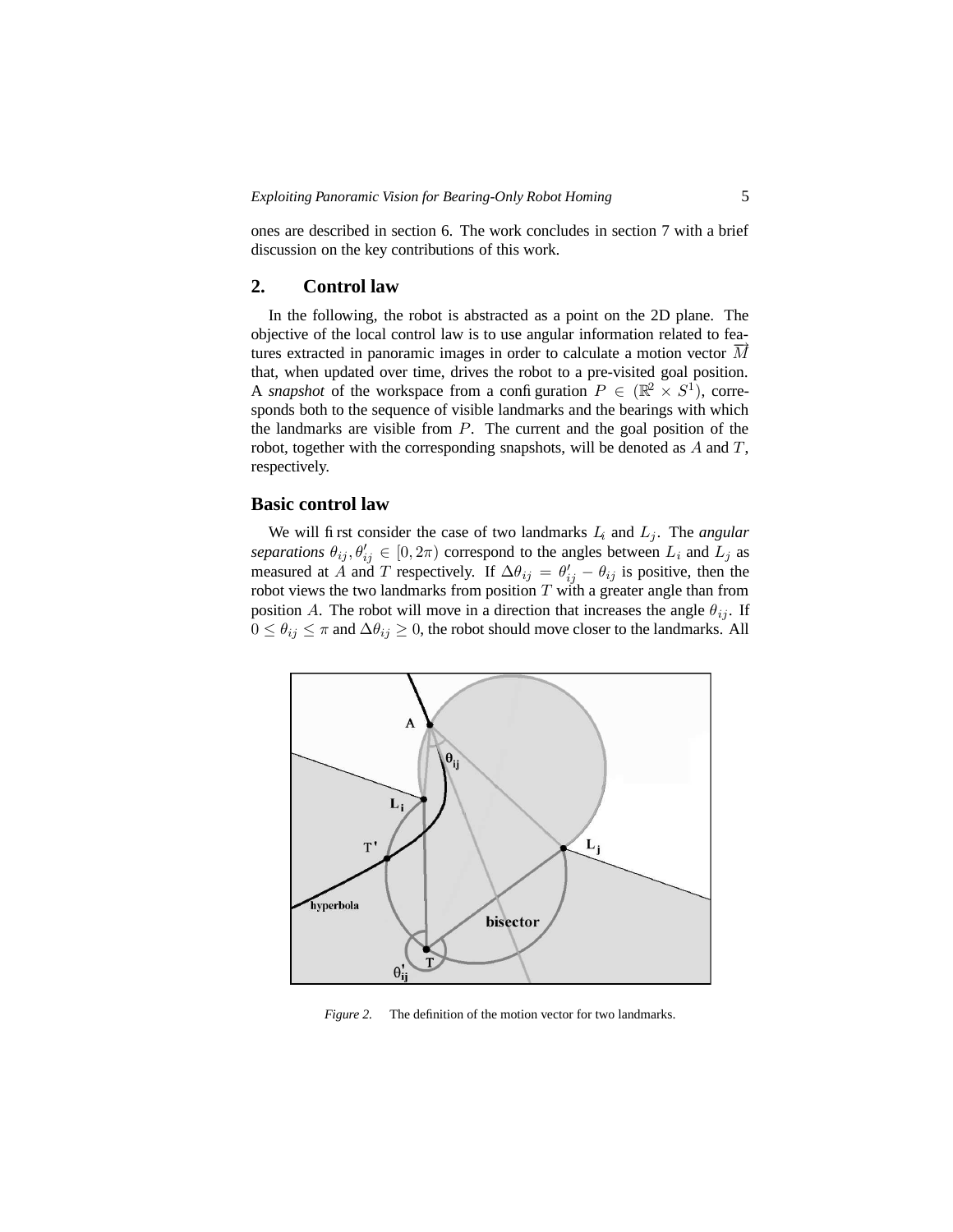directions that are in the interior of the angle between vectors  $\overrightarrow{AL_i}$  and  $\overrightarrow{AL_j}$ will move the robot to a new position with greater  $\theta_{ij}$  including the direction of the angle bisector  $\overline{\delta_{ij}}$ . Similarly, when  $\theta_{ij} \geq \pi$ , moving on the direction of  $\overrightarrow{\delta_{ij}}$  increases  $\theta_{ij}$ . When  $\Delta \theta_{ij}$  is negative, the robot should follow the inverse of  $\overrightarrow{\delta_{ij}}$ . A motion vector that has the above properties and has magnitude that is a continuous function over the entire plane is given by the following equation:

$$
\overrightarrow{M_{ij}} = \begin{cases}\n\Delta \theta_{ij} \cdot \overrightarrow{\delta_{ij}}, & \text{if } -\pi \leq \Delta \theta_{ij} \leq \pi \\
(2\pi - \Delta \theta_{ij}) \cdot \overrightarrow{\delta_{ij}}, & \text{if } \Delta \theta_{ij} > \pi \\
(-2\pi - \Delta \theta_{ij}) \cdot \overrightarrow{\delta_{ij}}, & \text{if } \Delta \theta_{ij} < -\pi.\n\end{cases}
$$
\n(1)

If the robot moves according to the motion vector  $\overrightarrow{M_{ij}}$  as this is described in Eq.(1), it is guaranteed to reach the point of intersection of the circular arc  $(L_iTL_j)$  and the branch of the hyperbola that goes through A and has points  $\hat{L}_i$  and  $\hat{L}_j$  as foci. An example of such a point is  $T'$  in Figure 2. If a third landmark,  $L_k$ , exists in the environment, then every position  $T$  is constrained to lie on two more circular arcs. A partial motion vector  $\overrightarrow{M_{ij}}$  is then defined for each possible pair of different landmarks  $L_i$  and  $L_j$ . By taking the vector sum of all these vectors the resultant motion vector  $\overrightarrow{M}$  is produced. Figure 3 gives an example where  $\overline{M_{ki}}$  and  $\overline{M_{jk}}$  have the same direction as the bisector vectors.  $\overrightarrow{M_{ij}}$  is opposite to  $\overrightarrow{\delta_{ij}}$  because  $\Delta \theta_{ij}$  is negative. The control law can be summarized in the equation

$$
\overrightarrow{M} = \overrightarrow{M_{ij}} + \overrightarrow{M_{jk}} + \overrightarrow{M_{ki}},
$$
\n(2)

where the component vectors are defined in Eq.(1). Note that when the robot reaches the goal position, it is guaranteed to remain there because at that point the magnitude of the global motion vector  $\vec{M}$  is equal to zero.

In order to determine the reachability set of this basic control law, i.e., the set of points of the plane that can be reached by employing it in a particular configuration of three landmarks, we ran extensive experiments using a simulator as computed by detailed simulations. The gray area in Figure 4(a) shows the reachability area of the basic control law. The sets of points that are always reachable, independently of the robot's start position, are summarized below:

- The interior  $\hat{C}$  of the circle defined by  $L_1$ ,  $L_2$  and  $L_3$ .
- The union H of all sets  $H_j$ . A set  $H_j$  is the intersection of two half- $\blacksquare$ planes. The first half-plane is defined by line  $(L<sub>i</sub>L<sub>j</sub>)$  and does not include landmark  $L_k$ , while the second is defined by the line  $L_jL_k$  and does not include landmark  $L_i$ , where  $k \neq i \neq j \neq k$ . In Figure 4(b) the white area outside the circle defined by the three landmarks corresponds to the set  $H$ .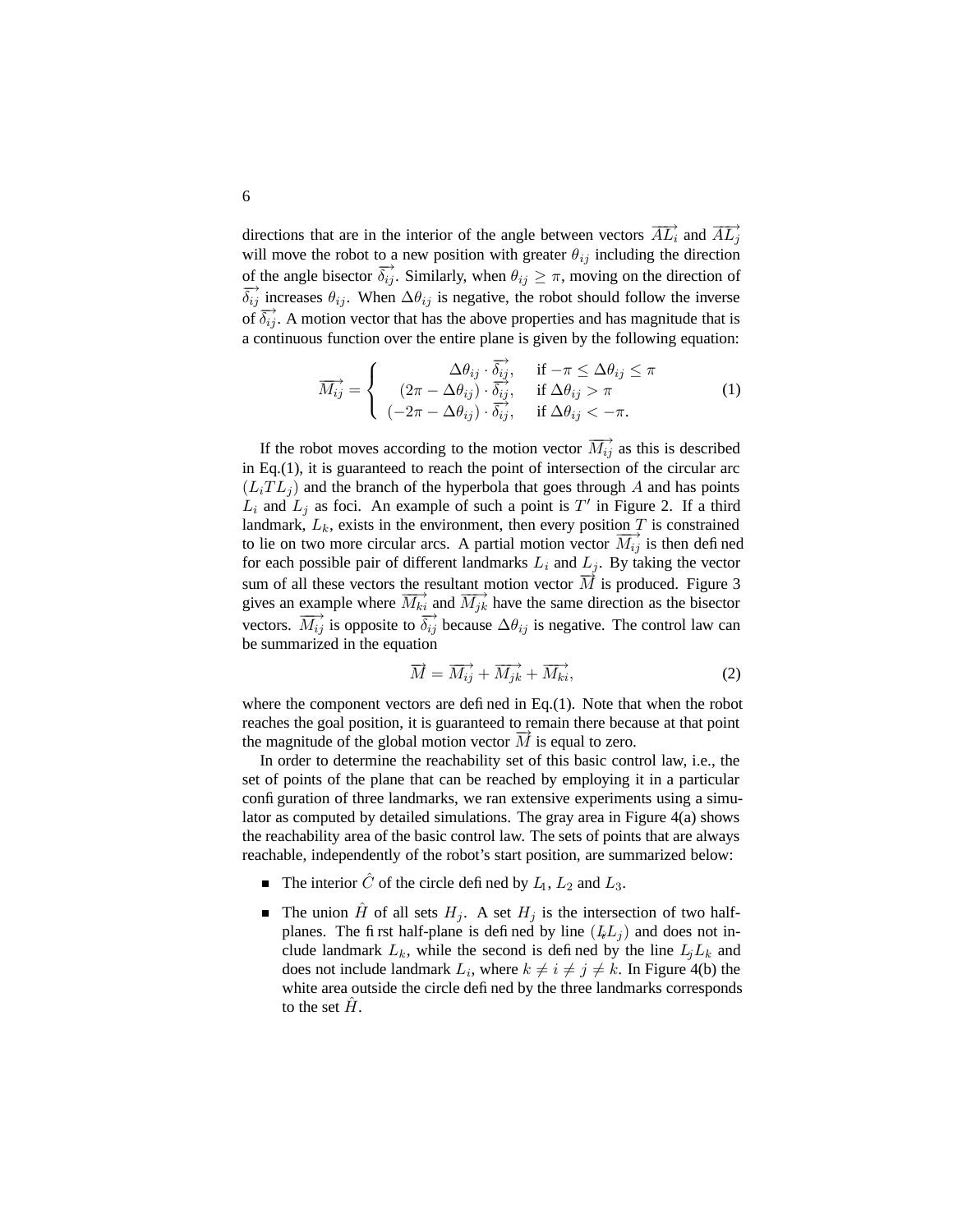#### **Complementary control law**

We now present the complementary control law, that reaches the positions that are unreachable by the basic law. As in the case of the basic control law, the complementary control law exploits the bearings of three landmarks.

We first define the  $\pi$ -difference of an angular separation  $\theta_i$  to correspond to  $|\pi - \theta_{ij}|$ . Points on the line segment  $(L_i L_j)$  will have  $\pi$ -difference of  $\theta_{ij}$  equal to zero. The *nearest landmark pair* (NLP) to the goal is the pair of landmarks  $(L<sub>i</sub>L<sub>j</sub>)$ , that has the minimum  $\pi$ -difference. The corresponding motion vector will be called the *nearest motion vector* (NMV). From the study of the basic control law, it can be shown that for an unreachable point  $T$ , the dominating component vector is the NMV. The robot follows a curve that is close to the hyperbola with the NLP landmarks  $L_i$  and  $L_j$  as the foci, until it approaches the circular arc  $(L_iTL_j)$ . Close to the arc, the NMV stops dominating, because  $\Delta\theta_{ij}$  approaches zero. If the goal position is located at the intersection of the curve and the arc  $(L_iTL_i)$ , then the robot reaches the goal. Otherwise, the robot reaches the arc and follows the opposite direction from the goal. Notice that the robot can easily detect which landmark pairs do not correspond to the NLP. When the robot is close to the circular arc defined by the NLP, those two vectors guide the robot away from the goal.

In order to come up with a control law that reaches the complementary set of points to that of the basic control law, the two component motion vectors that are not the NMV vectors should be inverted. The gray area in Figure 4(b) shows the reachability set of this new law.



*Figure 3.* The definition of the motion vector for three landmarks.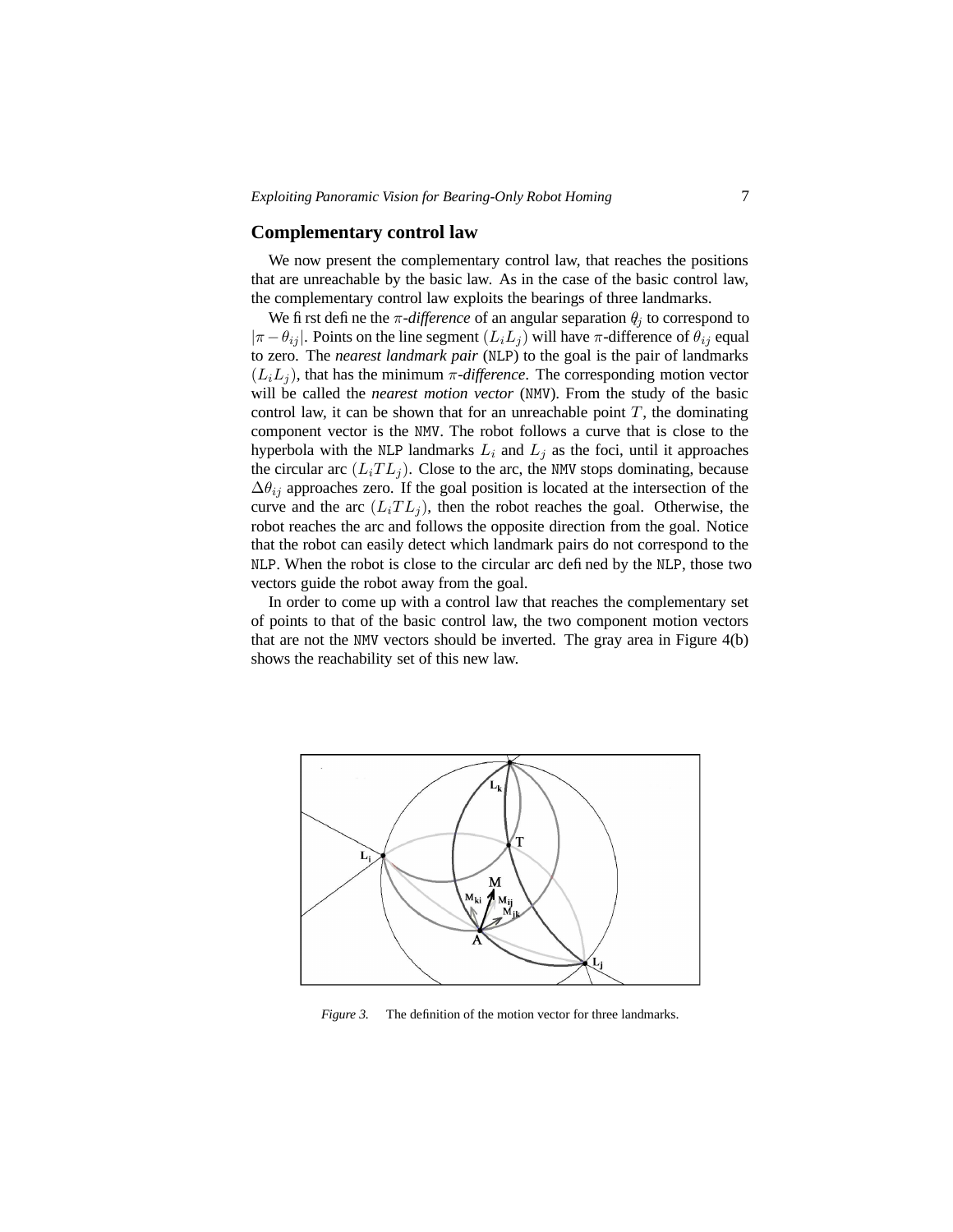

*Figure 4.* Simulation results. The robot's initial position is point A and three landmarks  $L_1, L_2, L_3$  exist in the scene. Every point is painted gray if it constitutes a reachable destination by employing (a) the basic control law, (b) the complementary law or (c) the unified control law.

#### **The unification of the two local control laws**

In this section we show how to unify the two control laws that have complementary reachability areas in a single law with a reachability area that equals the entire plane. The previous discussion suggests that in order to decide which is the appropriate algorithm to use, the robot must distinguish whether the goal is located in the set  $\hat{C}$  or in the set  $\hat{H}$  so as to use the basic control law or whether it is located somewhere in the rest of the plane and the complementary law must be used. Deciding whether a snapshot has been taken from the interior of the circle of the landmarks based only on angular information is impossible. Nevertheless, the robot can always move towards the goal by employing the basic algorithm and, while moving, it can collect information regarding the goal snapshot. Based on a set of geometric criteria it is possible to infer whether the basic algorithm was the right choice or if the robot should switch to the complementary law. The geometric criteria consider only the bearings of the landmarks and in one case their rate of change.

For the description of the geometric criteria, we will denote the interior of the landmark's triangle as  $\hat{T}$  and the circumscribed circle of two landmarks and the goal as a landmark-goal circle. If the landmarks that correspond to a landmark-goal circle belong to the NLP pair then the circle is called the NLP landmark-goal circle. The geometric criteria that can be used to infer which control law to use based on angular measurements are the following:

- 1.  $\mathbb{T} \in \hat{\mathbb{T}}$ ? The goal snapshot T is in the set  $\hat{T}$  if and only if  $\theta'_{ij} < \pi$ ,  $\forall i, j \in$ [1, 3], where  $L_i$  and  $L_j$  are consecutive landmarks as they are seen from  $T$
- 2.  $T \in \hat{H}$  and  $A \in \hat{T}$ ? The goal snapshot T is in the set  $\hat{H}$  if and only if  $T$  can see the landmarks with a different order than  $A$  does when  $A$  is in  $\hat{T}$ .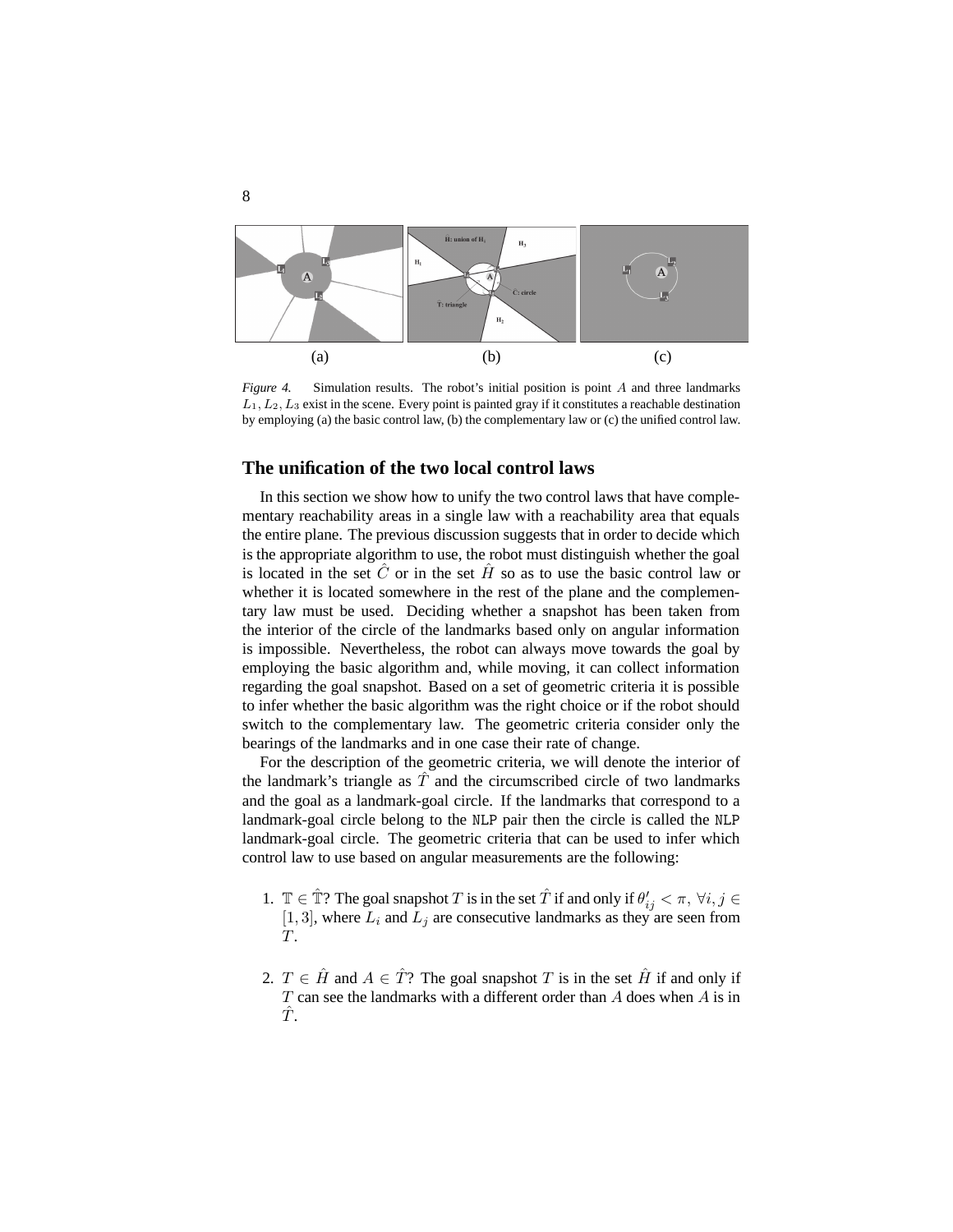3.  $T \notin \hat{T}$  and A on opposite half-plane defined by NLP pair? The robot will then enter  $\hat{T}$ . If it is going to exit  $\hat{T}$  then: If the last landmark-goal circle intersected by the robot before leaving  $\hat{T}$ 

is the NLP circle then:  $T \notin \hat{C}$ . 4. A is on the NLP landmark-goal circle? The goal  $T$  is reachable by the

basic control law if the non-NLP differences in angular separation are decreasing when the robot has reached the NLP landmark-goal circle.

The overall algorithm that is used for the navigation of the robot is described in Algorithm 1. The robot can be in three possible states: UNCERTAIN, BASIC and COMPLEMENTARY. When in BASIC the robot moves according to the basic control law and when in COMPLEMENTARY the complementary control law is applied.

**Algorithm 1** Unified Control Law  $status =$  UNCERTAIN; **repeat if** status is UNCERTAIN **then if**  $T \in \hat{T}$  **then**  $status = BASIC;$ **else if**  $T \in \hat{H}$  and  $A \in \hat{T}$  **then** status =  $BASIC;$ **else if**  $T \notin \hat{T}$  and A on opposite half-plane defined by NLP pair **then if** last landmark-goal circle intersected before leaving  $\hat{T}$  is the NLP circle **then** status = COMPLEMENTARY **else** status = BASIC **end if else if** A is on the NLP landmark-goal circle **then if** the non-NLP differences in angular separation are increasing **then** status = COMPLEMENTARY **end if end if end if if** status is BASIC or status is UNCERTAIN **then** compute motion vector M with Basic Control Law **else** compute motion vector M with Complementary Control Law **end if** move according to M **until** current snapshot A and goal snapshot T are similar

The initial state is the UNCERTAIN one. The robot is applying the basic control law, but also continuously monitors whether any of the above geometric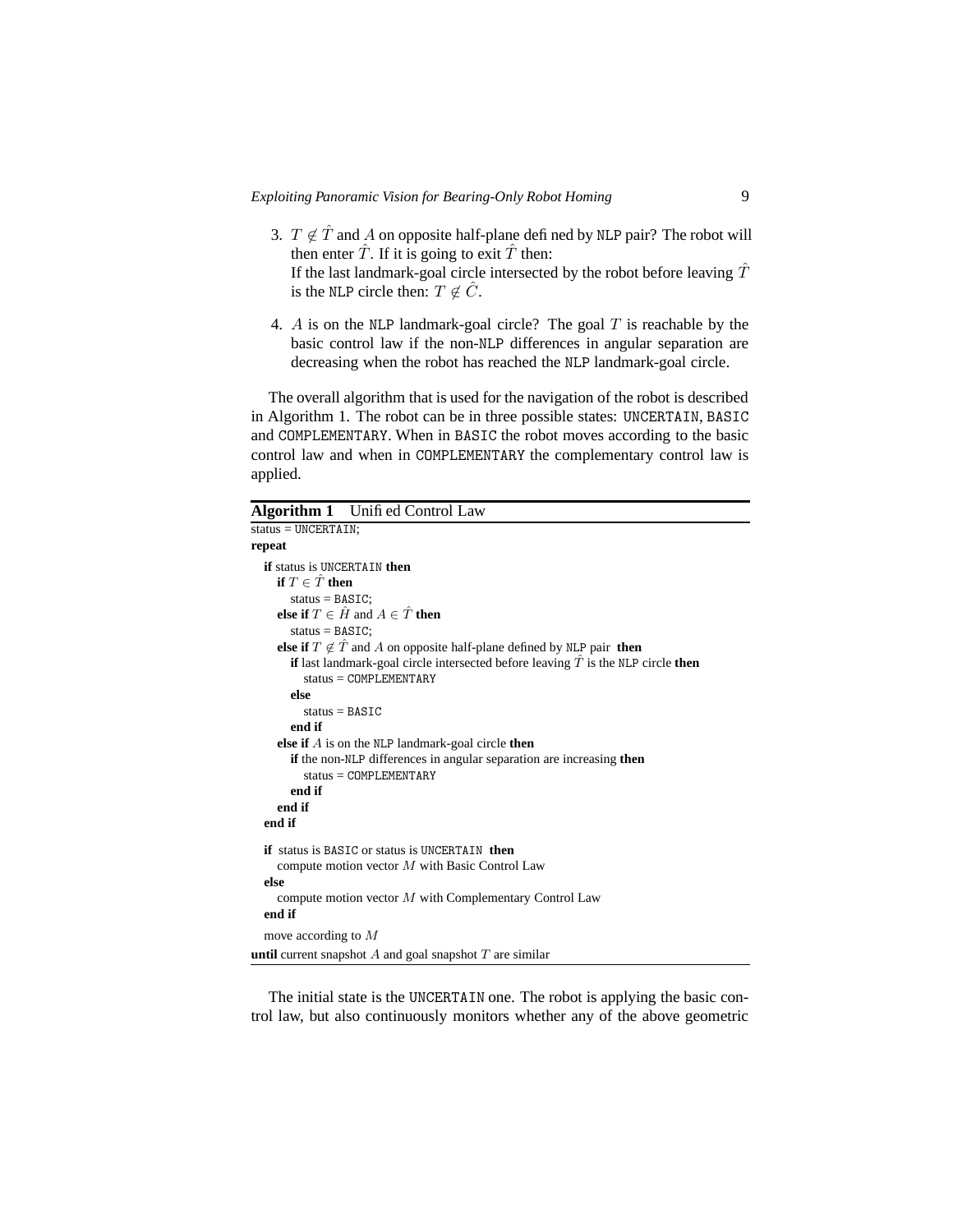conditions have been met. If the goal is located in the interior of the landmark's triangle then the unified algorithm will immediately switch to BASIC. The second criterion can be checked if the robot enters the landmarks' triangle while the third one only upon exiting this triangle. The last criterion is used only if none of the previous ones has given any information and the robot has reached the NLP landmark-goal circle. At this point, the robot can switch behavior by tracking the change in angular separations. These criteria guarantee that the appropriate control law will be used, regardless of the location of the goal.

#### **3. The strategy for long-range homing**

The presented unified local control law may support homing when the latter is initiated from a position close to home. However, in the case that home is far apart from the position where homing is initiated, it may be the case that these two positions do not share any visual feature in common and, therefore, the unified local control strategy cannot support homing. In the following, we propose a memory-based extension to the local control law which enables it to support such a type of long range homing.

The proposed approach operates as follows. Initially the robot detects features in the view acquired at its home position. As it departs from this position, it continuously tracks these features in subsequent panoramic frames. During its course, some of the initially selected features may not be visible anymore while other, new features may appear in the robot's field of view. In the first case the system "drops" the features from subsequent tracking. In the second case, features start being tracked. This way, the system builds an internal "visual memory" where information regarding the "life-cycle" of features is stored.

A graphical illustration of this type of memory is provided in Figure 5. The vertical axis in this figure corresponds to all the features that have been identified and tracked during the journey of the robot from its home position to the current position G. The horizontal dimension corresponds to time. Each of the horizontal black lines corresponds to the life cycle of a certain feature. In the particular example of Figure 5, the home position and position  $G$  do not share any common feature and, therefore, the local control law presented in section 2 cannot be employed to directly support homing. In order to alleviate this problem, milestone positions (MPs) are introduced. Being at the end position G, the method first decides how far the robot can go towards home based on the extracted and tracked features. A position with these characteristics is denoted as  $MP_1$  in Figure 5. Achieving  $MP_1$  from the goal position is feasible (by definition) by employing features  $F_5$ ,  $F_6$  and  $F_7$  in the proposed local control law. The algorithm proceeds in a similar manner to define the next MP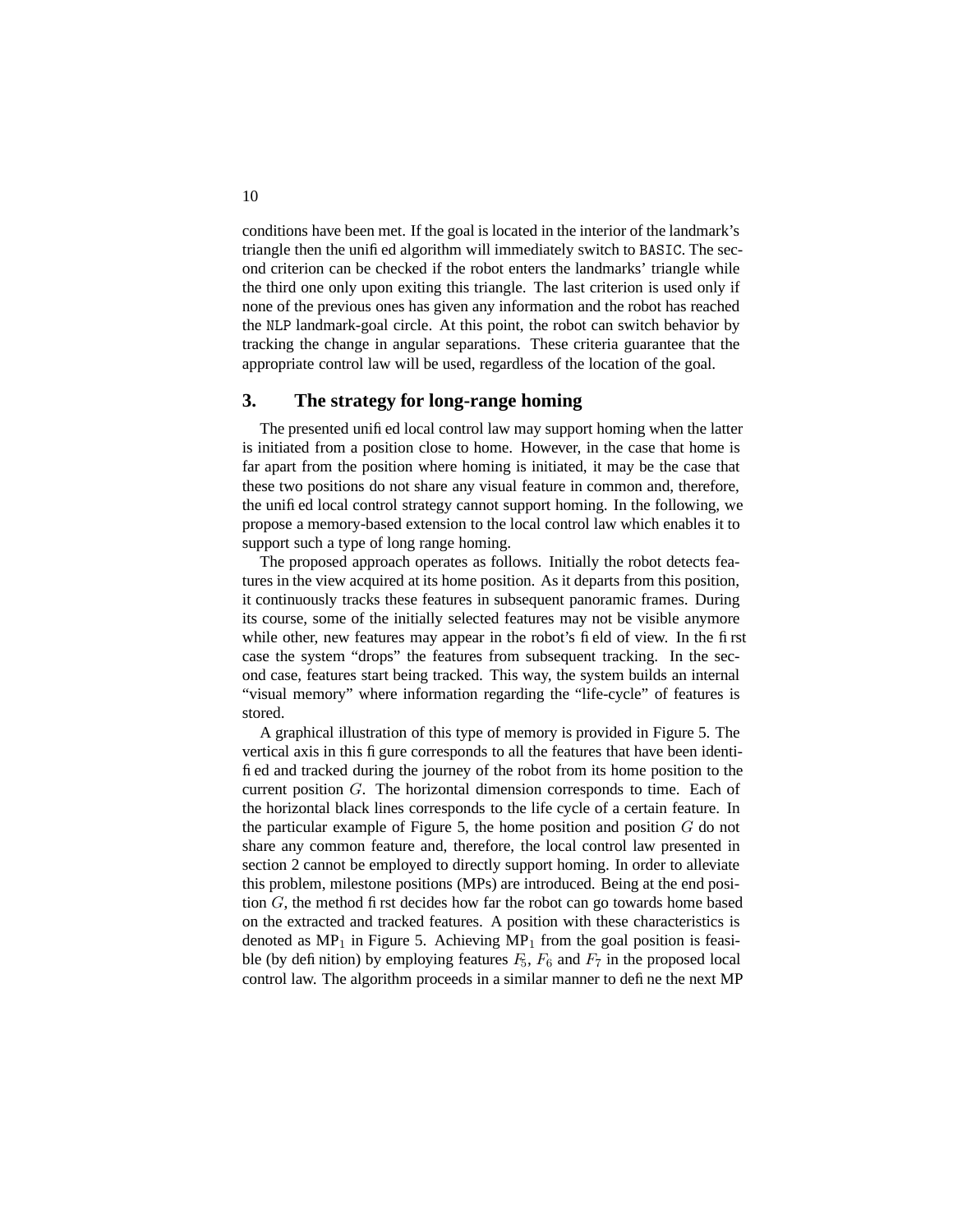

*Figure 5.* Graphical illustration of the memory used in long-range homing.

towards home. The procedure terminates when the last MP achieved coincides with the home position.

The local control law of section 2 guarantees the achievement of a target position but not necessarily the achievement of the orientation with which the robot has previously visited this position. This is because it takes into account the differences of the bearings of features and not the bearings themselves. This poses a problem in the process of switching from the features that drove the robot to a certain MP to the features that will drive the robot to the next MP. This problem is solved as follows. Assume that the robot has originally visited a milestone position  $P$  with a certain orientation and that during homing it arrives at position  $P'$  where  $P'$  denotes position  $P$ , visited under a different orientation. Suppose that the robot arrived at  $P'$  via features  $F_1$ ,  $F_2$ , ...,  $F_n$ . The bearings of these features as observed from position P are  $A_p(F_1)$ ,  $A_p(F_2), \dots, A_p(F_n)$  and the bearings of the same features as observed from  $P'$  are  $A_{P'}(F_1), A_{P'}(F_2), \cdots, A_{P'}(F_n)$ . Then, it holds that

$$
A_P(F_i) - A_{P'}(F_i) = \phi, \ \forall i, 1 \leq i \leq n,
$$

where  $\phi$  is constant and equal to the difference in the robot orientation at P and  $P'$ . This is because panoramic images that have been acquired at the same location but under a different orientation differ by a constant rotational factor  $\phi$ . Since both  $A_P(F_i)$  and  $A_{P'}(F_i)$  are known,  $\phi$  can be calculated. Theoretically, one feature suffices for the computation of  $\phi$ . Practically, for robustness purposes, all tracked (and therefore corresponded) features should contribute to the estimation of  $\phi$ . Errors can be due to the inaccuracies in the feature tracking process and/or due to the non-perfect achievement of  $P$  during homing.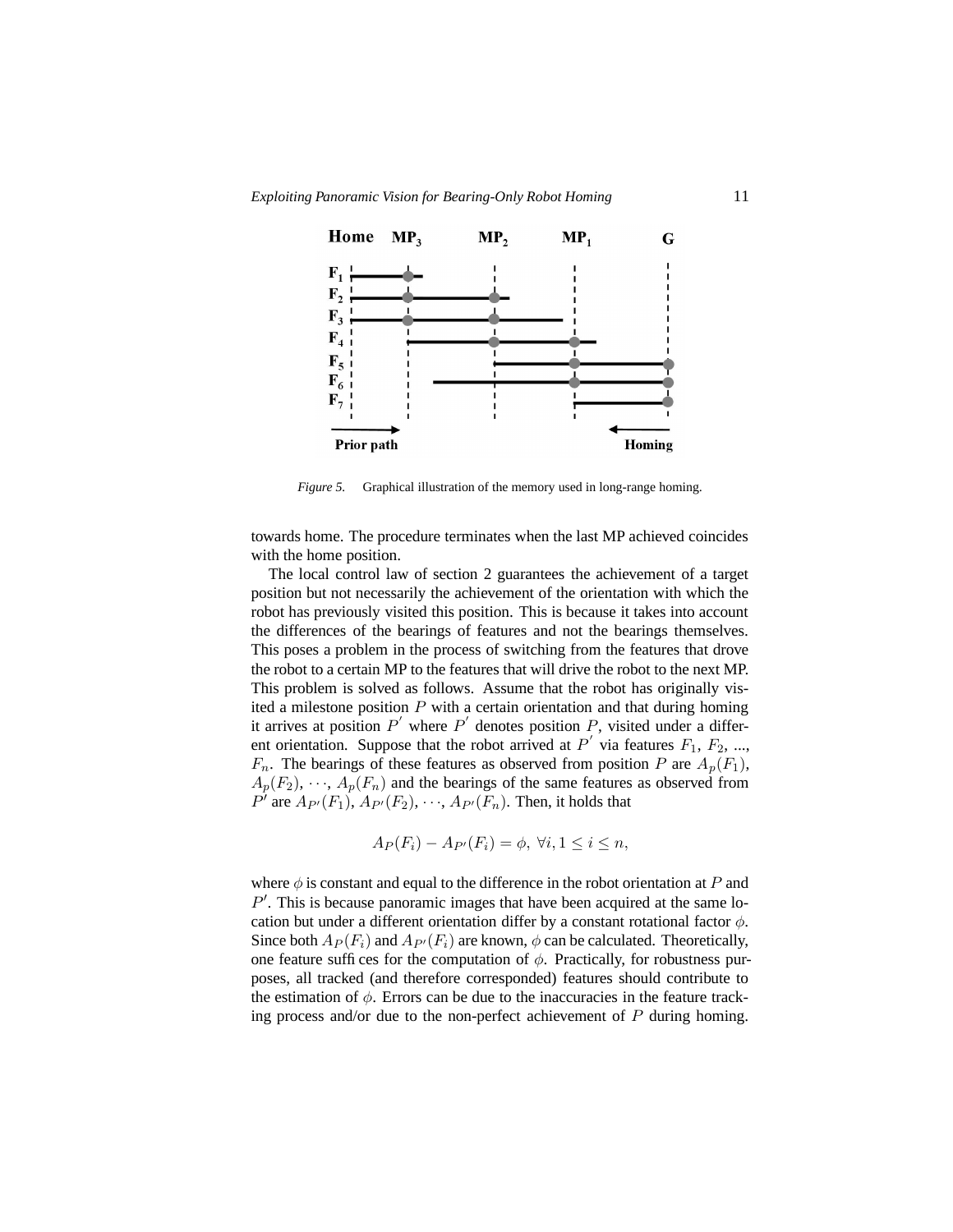For the above reasons,  $\phi$  is computed as:

$$
\phi = \text{median}\{A_P(F_i) - A_{P'}(F_i)\}, 1 \leq i \leq n.
$$

Having an estimation of the angular shift  $\phi$  between the panoramas acquired at P and  $P'$ , it is possible to start a new homing procedure. The retinal coordinates of all features detected during the visit of P can be predicted based on the angular displacement  $\phi$ . Feature selection is then applied to small windows centered at the predicted locations. This calculation results in registering all features acquired at  $P$  and  $P'$  which permits the identification of a new MP and the continuation of the homing procedure. Moreover, if the robot has already arrived at the home position it can align its orientation with the original one by rotating according to the computed angle  $\phi$ .

An important implementation decision is the selection of the number of features that should be corresponded between two consecutive MPs. Although three features suffice more features can be used, if available. The advantage of considering more than three corresponded features is that reaching MPs (and consequently reaching the home position) becomes more accurate because feature-tracking errors are smoothed-out. However, as the number of features increases, the number of MPs also increases because it is less probable for a large number of features to "survive" for a long period. In a sense, the homing scheme becomes more conservative and it is decomposed into a larger number of safer, shorter and more accurate reactive navigation sessions. Specific implementation choices are discussed in the experimental results section of this work.

#### **4. Extracting and tracking landmarks**

The proposed bearing-only homing strategy assumes that three landmarks can be detected and corresponded in panoramic images acquired at different robot positions and that the bearings of these features can be measured. Two different types of features have been employed in different experiments, namely image corners and centroids of color blobs.

#### **Image corners**

One way to achieve feature correspondence is through the detection and tracking of image corners. More specifically, we have employed the KLT tracking algorithm [Shi and Tomasi, 1993]. KLT starts by identifying characteristic image features, which it then tracks in a series of images. The KLT corner detection and tracking is not applied directly on the panoramic images provided by a panoramic camera (e.g., the image of Figure 7) but on the cylindrical image resulting by unfolding such an image using a polar-to-Cartesian transformation [Argyros et al., 2004] (see for example the image in Figure

12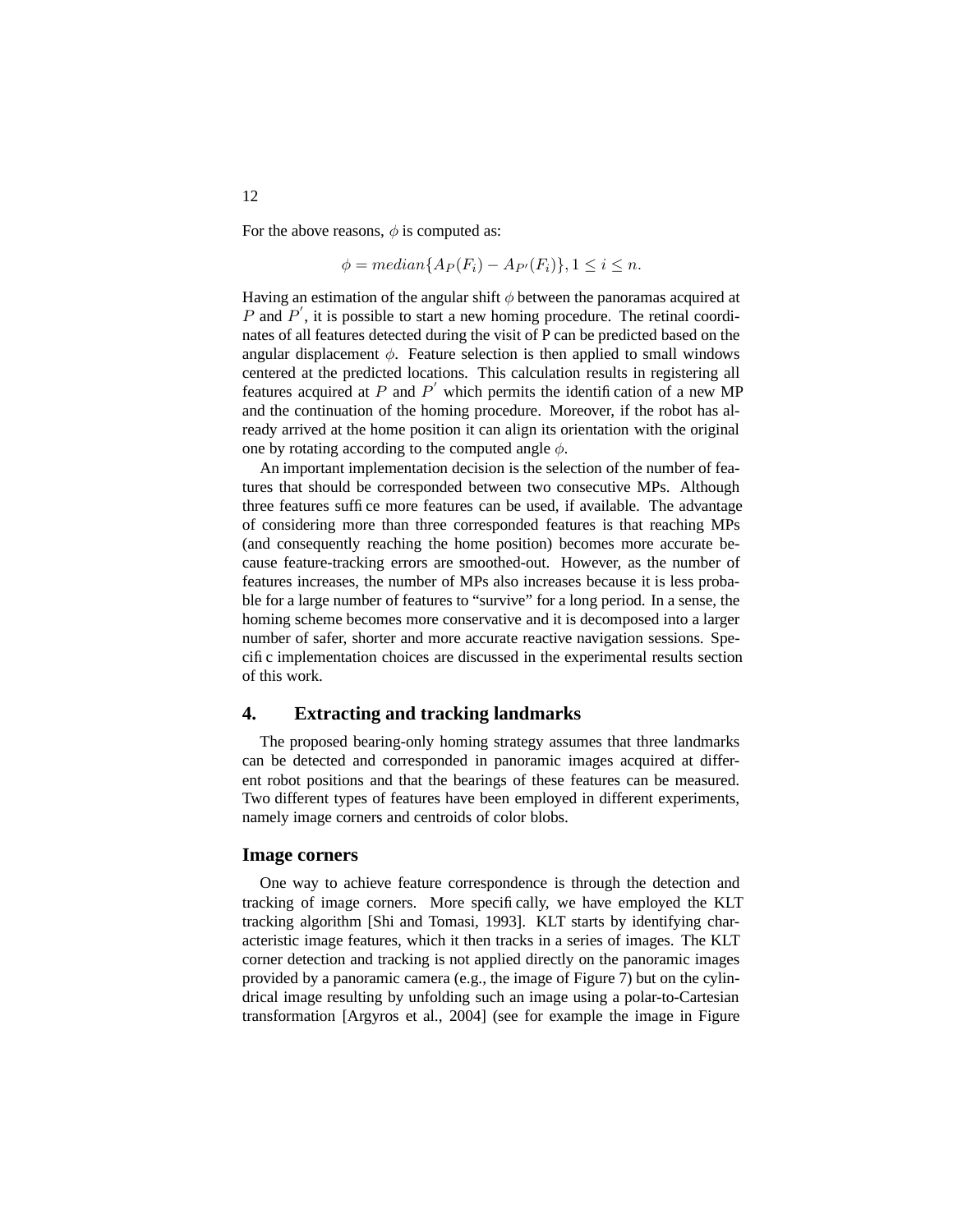6). In the resulting cylindrical image, the full  $360^\circ$  field of view is mapped on the horizontal image dimension. Once a corner feature  $F$  is detected and tracked in a sequence of such images, its bearing  $AP(F)$  can be computed as  $AP(F) = 2\pi x_F/D$  where x is the x-coordinate of feature F and D is the width of this panoramic image in pixels.

![](_page_12_Picture_2.jpeg)

*Figure 6.* Cylindrical panoramic view of the workspace from the home position that the robot is approaching in Fig. 13. The features extracted and tracked at this panorama are also shown as numbered rectangles.

#### **Centroids of colored blobs**

The detection and tracking of landmarks can also be accomplished with the aid of a blob tracker [Argyros and Lourakis, 2004]. Although originally developed for tracking skin-colored regions, this tracker may track multiple colored objects in images acquired by a possibly moving camera. The method encompasses a collection of techniques that enable the modeling and detection of colored objects and their temporal association in image sequences. In the employed tracker, colored objects are detected with a Bayesian classifier which is bootstrapped with a small set of training data. A color model is learned through an off-line procedure that permits the avoidance of much of the burden involved in the process of generating training data. Moreover, the employed tracker adapts the learned color model based on the recent history of tracked objects. Thus, without relying on complex models, is able to robustly and efficiently detect colored objects even in the case of changing illumination conditions. Tracking in time is performed by employing a novel technique that can cope with multiple hypotheses which occur when a time-varying number of objects move in complex trajectories and occlude each other in the field of view of a moving camera.

For the purposes of the experiments of this work, the employed tracker has been trained with color distributions corresponding to three colored posters (Figure 7). These posters are detected and subsequently tracked in the panoramic images acquired during a navigation session. A byproduct of the tracking process is the coordinate  $(x_{F_i}, y_{F_i})$  of the centroid of each tracked landmark  $F_i$ . Then, assuming that the center of the panoramic image is  $(x_p, y_p)$ , the bearing of landmark  $F_i$  can easily be computed as tan<sup>-1</sup>  $\left(\frac{y_p - y_{F_i}}{x_p - x_F}\right)$  $\frac{y_p - y_{F_i}}{x_p - x_{F_i}}$ ). Landmarks that appear natural in indoor environments, such as office doors and desks, have also been successfully employed in our homing experiments.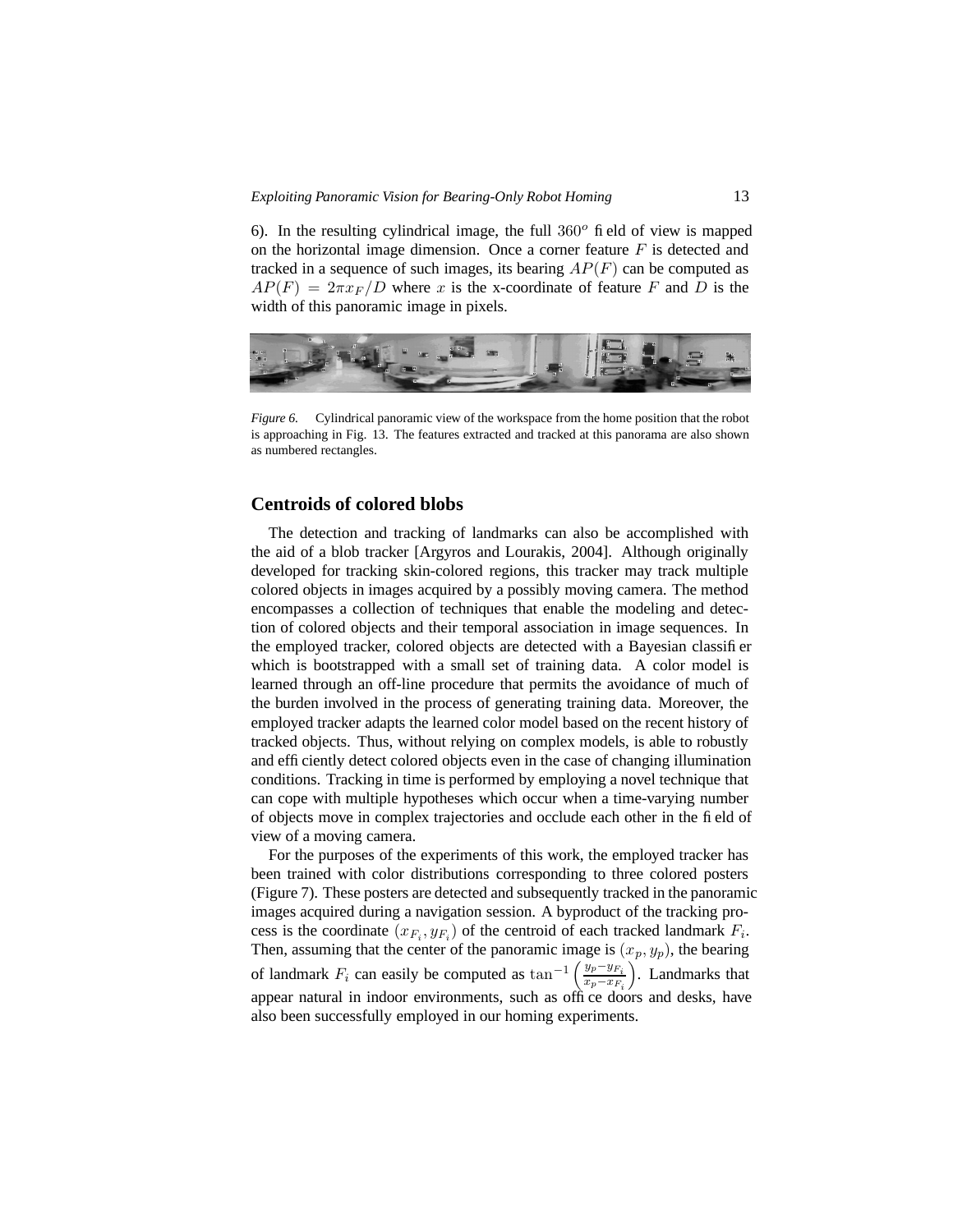![](_page_13_Picture_0.jpeg)

*Figure 7.* Sample panoramic image with extracted landmarks. Small squares represent the position of the detected and tracked landmarks. The contour of each detected landmark is also shown.

# **5. Experiments**

A series of experiments have been conducted in order to assess qualitatively and quantitatively the performance of the proposed homing scheme.

### **Verifying the local control laws**

Towards verifying the developed local control strategies, a simulator has been built which allows the design of 2D environments populated with landmarks. The simulator was used to visualize the path of a simulated robot as the latter moves according to the proposed local control laws. Examples of such paths as computed by the simulator can be seen in Figure 8. Additionally, the simulator proved very useful in visualizing and verifying the shape of the reachability areas for the basic, the complementary and the unified local control laws.

Although simulations provide very useful information regarding the expected performance of the proposed local control laws, it is only experiments employing real robots in real environments that can actually test the performance of the proposed navigational strategy. For this reason, another series of experiments employ an I-Robot, B21R robot equipped with a Neuronics,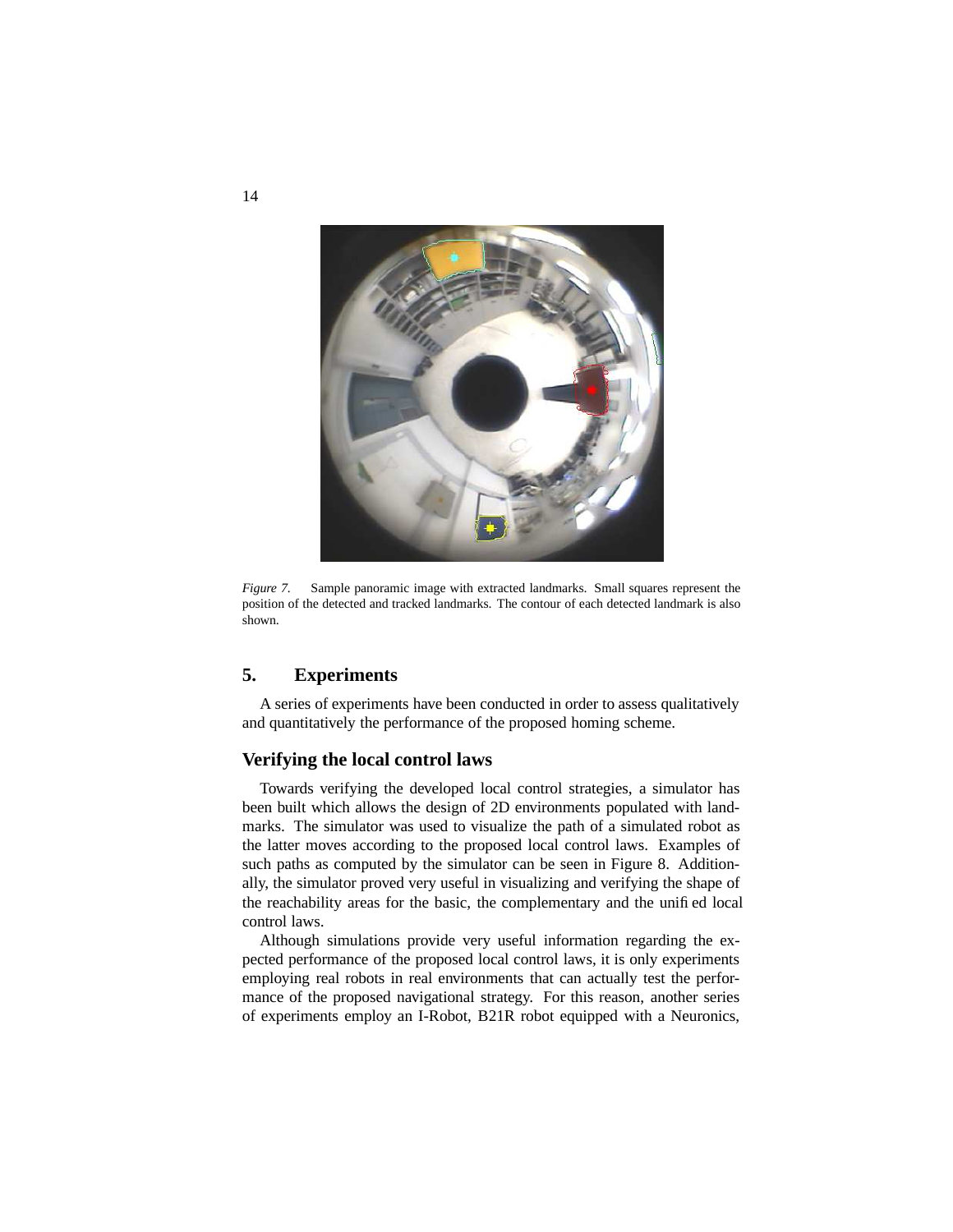![](_page_14_Figure_1.jpeg)

*Figure 8.* Paths computed by the unified local control law. The reachability sets of the basic and the complementary control laws are shown as dark and light gray regions, respectively.

V-cam360 panoramic camera in a typical laboratory environment. Figure 9(a) illustrates the setting where the reported experiments were conducted. As it can be seen in the figure, three distinctive colored panels were used as landmarks. Landmarks were detected and tracked in the panoramic images acquired by the robot using the method described in section 6. The floor of the workspace was divided into the sets  $\hat{C}$ ,  $\hat{H}$  and the rest of the plane for the particular landmark configuration that was used. It should be stressed out that this was done only to visually verify that the conducted experiments were in agreement with the results from simulations. The workspace also contains six marked positions. Figure 9(b) shows a rough drawing of the robot's workspace where the sets  $\hat{C}$ ,  $H$  as well as the marked positions are shown. Note that these six positions are representative of robot positions of interest to the proposed navigation algorithm, since  $A \in \hat{T}$ ,  $F \in \hat{C} - \hat{T}$ ,  $C, D \in \hat{H}$  and  $B, E$  are positions in the rest of the plane.

In order to assess the accuracy of the tracking mechanism in providing the true bearings of the detected and tracked landmarks, the robot was placed in various positions in its workspace and was issued a variety of constant rotational velocities (0.075 rad/sec, 0.150 rad/sec). Since this corresponds to a pure rotational motion of the panoramic camera, it was expected for the tracker to report landmark positions changing at a constant rate, corresponding to the angular velocity of the robot. For all conducted experiments the accuracy in estimating the bearing was less than 0.1 degrees per frame, with a standard deviation of less than 0.2.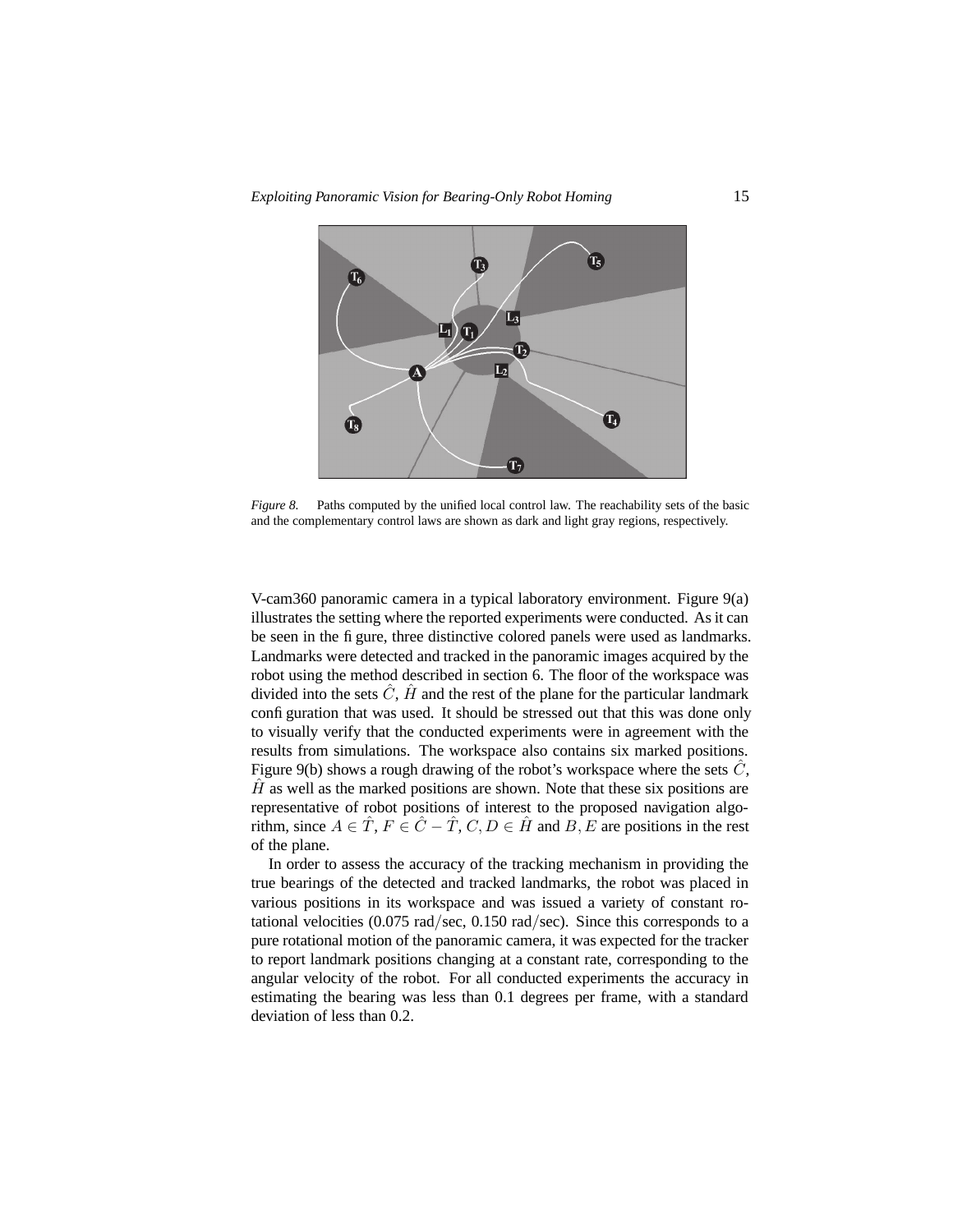![](_page_15_Figure_0.jpeg)

*Figure 9.* The environment where the experiments were conducted.

A first experiment was designed so as to provide evidence regarding the reachability sets of the three control strategies (basic, complementary and unified). For this reason, each algorithm has been tested for various start and goal positions (3 different starting positions  $\times$  3 different types of starting positions  $\times$  3 different goal positions  $\times$  three algorithms). The table in Figure 10 summarizes the results of the 81 runs by providing the accuracy in reaching goal positions, measured in centimeters.

The main conclusions that can be drawn from this table are the following:

- $\blacksquare$ The basic control law fails to reach certain goal positions, independently of the starting position. The reachability set is in agreement with simulation results.
- $\blacksquare$ The complementary control law fails to reach certain goal positions, independently of the starting position. The reachability set is in agreement with simulation results.

| Algorithm |                    | <b>Basic Law</b> |      |      | Complementary |      |     | Combination |     |     |
|-----------|--------------------|------------------|------|------|---------------|------|-----|-------------|-----|-----|
| Attempt   | Positions          | А                | C    | E    | А             | C    | E   | A           | C   | Е   |
| 1st       | Initial point      | 3.5              | 3.0  | Fail | Fail          | Fail | 4.5 | 1.0         | 4.5 | 5.5 |
| 2nd       | in $C$             | 2.0              | 1.0  | Fail | Fail          | Fail | 5.5 | 2.0         | 3.5 | 8.5 |
| $3^{rd}$  |                    | 0.0              | 1.5  | Fail | Fail          | Fail | 4.0 | 4.0         | 3.0 | 3.0 |
| 1st       | Initial point      | 3.5              | 11.5 | Fail | Fail          | Fail | 6.0 | 2.0         | 9.0 | 1.5 |
| $2^{nd}$  | in $H$             | 1.5              | 1.5  | Fail | Fail          | Fail | 2.5 | 3.5         | 3.0 | 6.5 |
| $3^{rd}$  |                    | 2.5              | 2.0  | Fail | Fail          | Fail | 8.5 | 2.0         | 3.0 | 3.5 |
| $1^{st}$  | Initial point      | 2.0              | 2.0  | Fail | Fail          | Fail | 2.5 | 1.5         | 2.0 | 2.0 |
| $2^{nd}$  | not in $\tilde{C}$ | 4.0              | 0.0  | Fail | Fail          | Fail | 9.0 | 3.5         | 2.0 | 5.5 |
| $3^{rd}$  | or, $H$            | 0.5              | 5.5  | Fail | Fail          | Fail | 3.0 | 1.5         | 3.5 | 8.0 |

*Figure 10.* Experiments testing the reachability area and the accuracy of the proposed local control laws.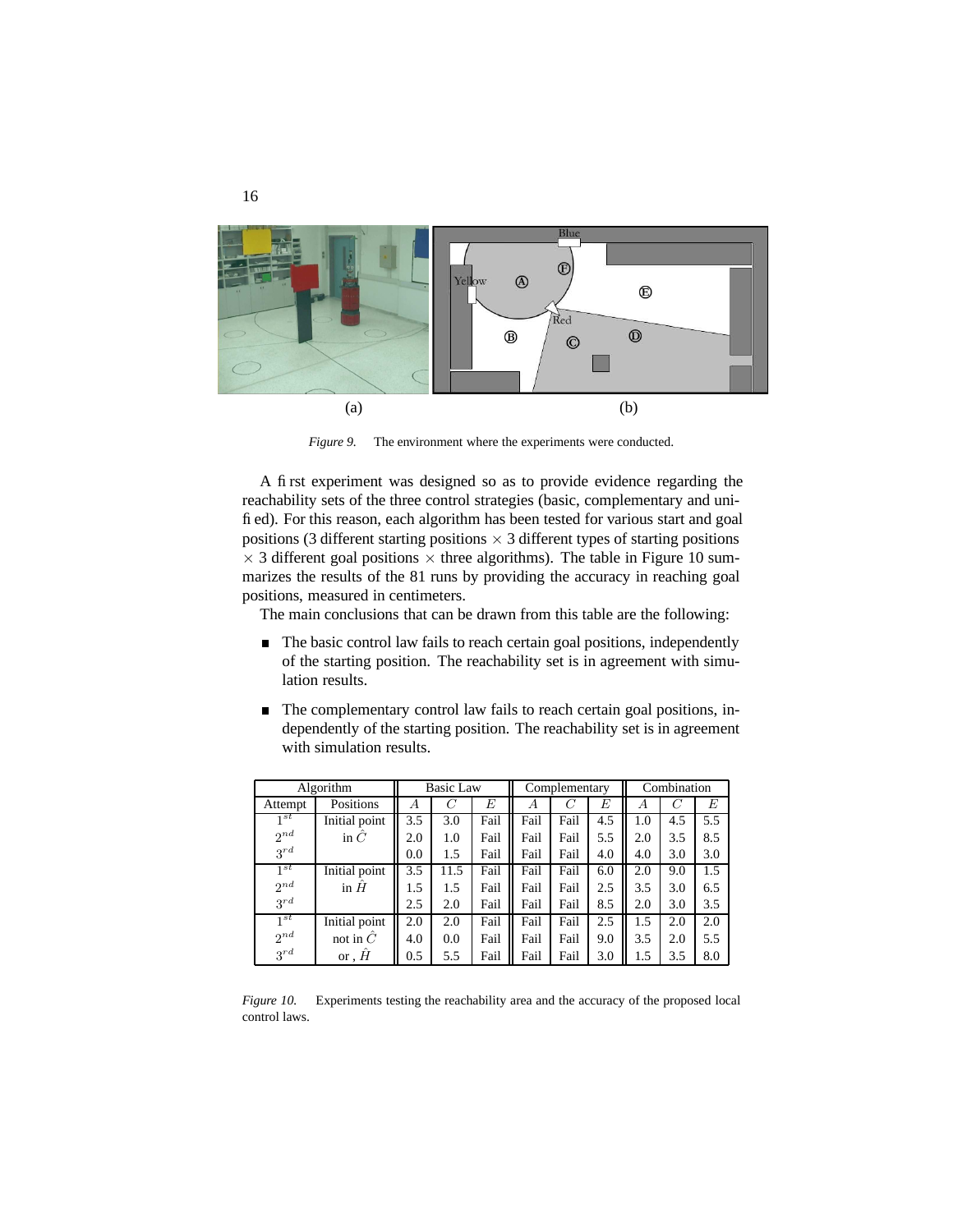*Exploiting Panoramic Vision for Bearing-Only Robot Homing* 17

- The unified control law reaches all goal positions.
- The accuracy in reaching a goal position is very high for all control laws.

To further assess the accuracy of the unified algorithm in reaching a goal position, as well as the mechanisms that the algorithm employs to switch between the complementary and the basic control law, the unified control law was employed 30 times to reach each of the 6 marked positions, resulting in 180 different runs. Figure 11 shows the results of the experiments and summarizes them by providing the mean error and the standard deviation of the error in achieving each position. As it can be verified from Figure 11, the accuracy of the unified law in reaching a goal position is very high as it is in the order of a very few centimeters for all goal positions.

| Position: |     |      |                       |                |      |               |
|-----------|-----|------|-----------------------|----------------|------|---------------|
| Mean Val. | .45 | 4.65 | $22^{\circ}$<br>ے ۔۔۔ | つ くく<br>ر ر.ر∠ | 2.28 | 2.85          |
| St. Dev.  |     | 2.10 | 1.96                  | 1.35           | .    | $\mathcal{A}$ |

*Figure 11.* Accuracy of the proposed local control laws in reaching a desired position (distance from actual position, in centimeters)

Additional experiments have been carried out for different landmark configurations, including the special case of collinear landmarks. It is important to note that except from different landmark configurations, different landmarks have been also used. These landmarks were not specially made features such as the colored panels but corresponded to objects that already existed in the laboratory (e.g. the door that can be seen in Figure 9(a), the surface of an office desk, a pile of boxes, etc). The algorithm was also successful in the case that a human was moving in the environment occasionally occluding the landmarks for a number of frames. The tracker was able to recapture the landmark as soon as it reappeared in the robot's visual field. Finally, if the robot's motion towards the goal was interrupted by another process, such as manual control of the robot, the algorithm was able to continue guiding the robot as soon as the interrupting process completed. Sample representative videos from such experiments can be found in http://www.ics.forth.gr/cvrl/demos. In all the above cases the accuracy in reaching the goal position was comparable to the results reported in Figures 10 and 11.

#### **Verifying the strategy for long-range homing**

Besides verifying the proposed local control strategy in isolation, further experiments have been carried out to assess the accuracy of the full, longrange navigation scheme. Figure 12 gives an approximate layout of the robot's workspace and starting position in a representative long-range homing experiment. The robot leaves its home position and after executing a predetermined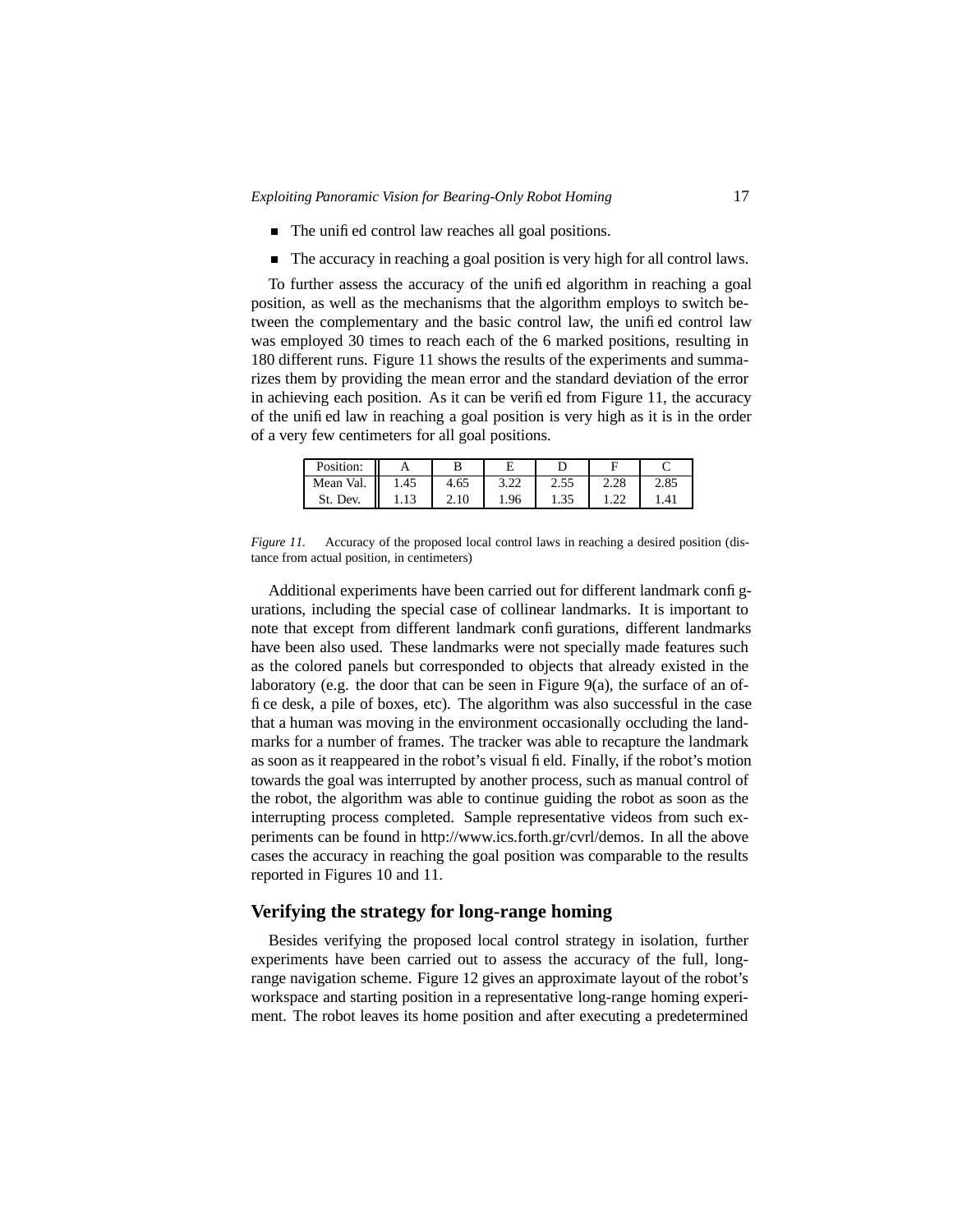set of motion commands, reaches position  $G$ , covering a distance of approximately eight meters. Then, homing is initiated, and three MPs are automatically defined. The robot sequentially reaches these MPs to eventually reach the home position. Note that the properties of the local control strategy applied to reaching successive MPs are such that the homing path is not identical to the prior path. During this experiment, the robot has been acquiring panoramic views and processing them on-line. Image preprocessing involved unfolding of the original panoramic images and Gaussian smoothing ( $\sigma$ =1.4). The resulting images were then fed to the KLT corner tracker to extract features as described in section 4. Potential features were searched in 7x7 windows over the whole image. The robots maximum translational velocity was 4.0 cm/sec and its maximum rotational velocity was 3 deg/sec. These speed limits depend on the image acquisition and processing frame rate and are set to guarantee small inter-frame feature displacements which, in turn, guarantee robust feature tracking performance. The 100 strongest features were tracked at each time. After the execution of the initial path, three MPs were automatically defined by the algorithm so as to guarantee that at least 80 features would be constantly available during homing.

Figure 13 shows snapshots of the homing experiment as the robot reaches the home position. Figure 6 shows the visual input to the homing algorithm after image acquisition, unfolding and the application of the KLT tracker. The tracked features are superimposed on the image. It must be emphasized that although the homing experiment has been carried out in a single room, the appearance of the environment changes substantially between home position and position G. As it can be observed, the robot has achieved the home position with high accuracy (the robot in Figure  $13(c)$  covers exactly the circular mark on the ground).

![](_page_17_Figure_2.jpeg)

*Figure* 12. Workspace layout of a representative long-range homing experiment.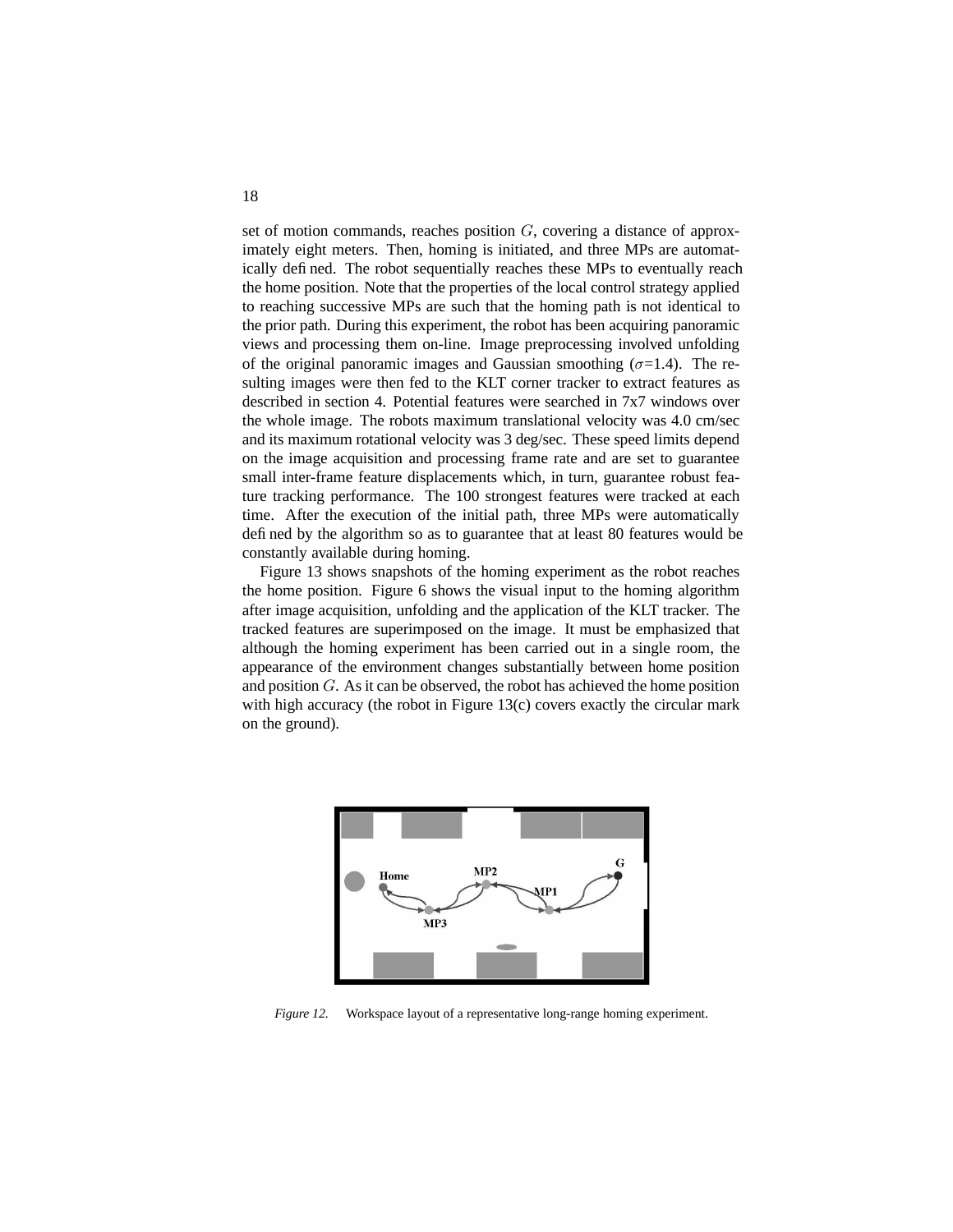![](_page_18_Picture_1.jpeg)

*Figure 13.* Snapshots of the long-range homing experiment, as the robot approaches home.

# **6. Advantages of panoramic vision for bearing-only navigation**

A major advantage of panoramic vision for navigation is that by exploiting such cameras, a robot can observe most of its surroundings without the need for elaborate, human-like gaze control. An alternative would be to use perspective cameras and alter their gaze direction via pan-tilt platforms, manipulator arms or spherical parallel manipulators. Another alternative would be to use a multi-camera system in which cameras jointly provide a wide field of view. Both alternatives, however, may present significant mechanical, perceptual and control challenges. Thus, panoramic cameras, which offer the possibility to switch the looking direction effortlessly and instantaneously, emerge as an advantageous solution.

Besides the practical problems arising when navigational tasks have to be supported by conventional cameras, panoramic vision is also important because the accuracy in reaching a goal position depends on the spatial arrangement of features around the target position. To illustrate this, assume a panoramic view that captures 360 degrees of the environment in a typical  $640\times480$  image. The dimensions of the unfolded panoramic images produced by such panoramas are  $1394\times163$ , which means that each pixel represents 0.258 degrees of the visual field. If the accuracy of landmark localization is 3 pixels, the accuracy of measuring a bearing of a feature is 0.775 degrees or 0.0135 radians. This implies that the accuracy in determining the angular extent of a pair of features is 0.027 radians, or, equivalently, that all positions in space that view pair of features within the above bounds cannot be distinguished. Figure 14 shows results from related simulation experiments. In Figure 14(a), a simulated robot, equipped with a panoramic camera, observes the features in its environment with the accuracy indicated above. Then the set of all positions that the robot would stop by the proposed control strategy are shown in the figure in dark gray color. It is evident that all such positions are quite close to the true robot location. Figure 14(b) shows a similar experiment but involves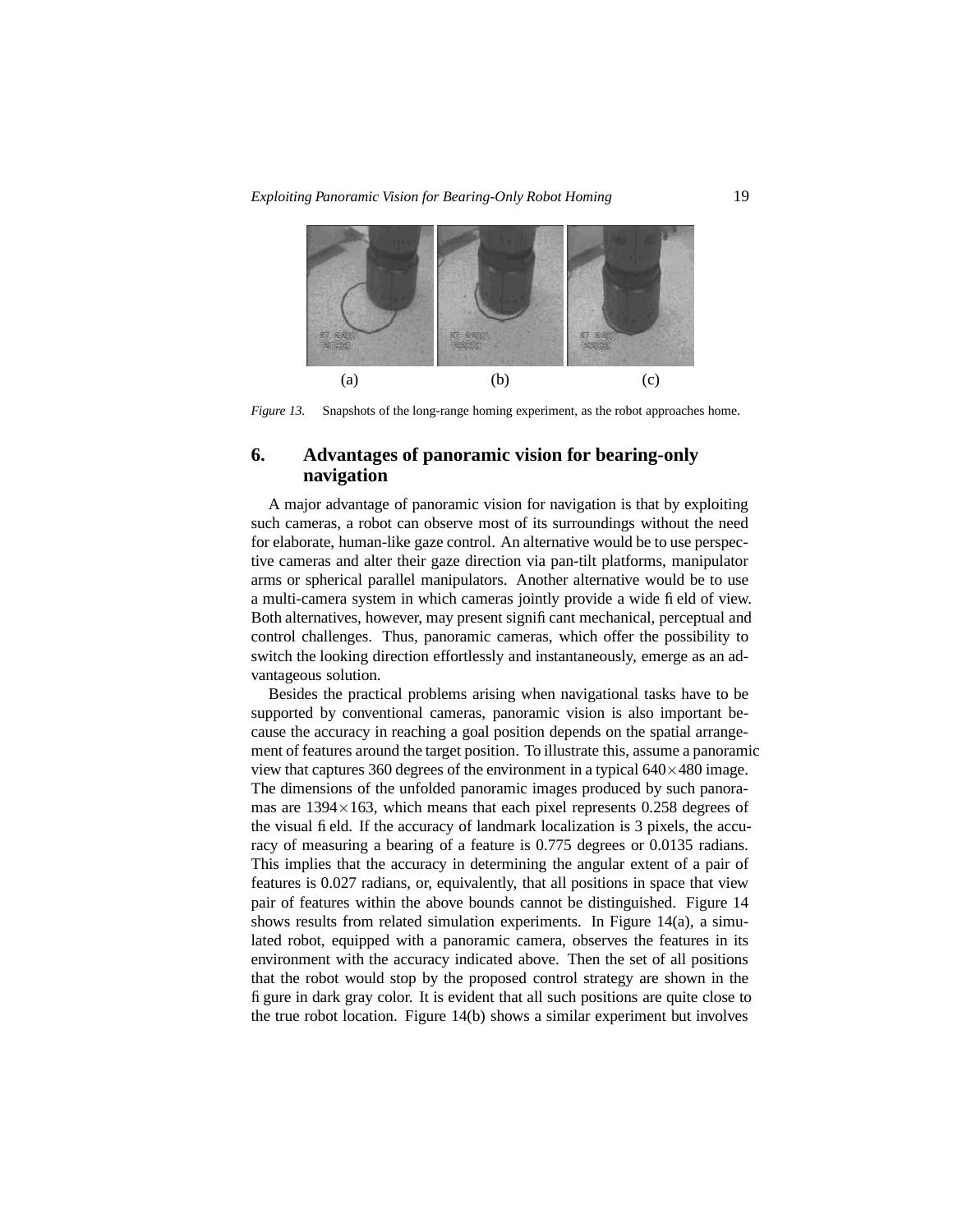a robot that is equipped with a conventional camera with limited field of view that observes three features. Because of the limited field of view, features do not surround the robot. Due to this fact, the uncertainty in determining the true robot location has increased substantially although that the accuracy in measuring each landmark's direction is higher.

![](_page_19_Figure_1.jpeg)

*Figure 14.* Influence of the arrangement of features on the accuracy of reaching a desired position. The darker area represents the uncertainty in position due to the error in feature localization (a) for a panoramic camera and (b) for a  $60^{\circ}$  f.o.v. conventional camera, and the corresponding landmark configuration.

In current implementations of panoramic cameras, however, the omnidirectional field of view is achieved at the expense of low resolution, in the sense of low visual acuity. This reduced acuity could be a significant problem for tasks like fine manipulation. For navigation tasks, however, it seems that acuity could be sacrificed in favor of a wide field of view. For example, the estimation of 3D motion is facilitated by a wide field of view, because this removes the ambiguities inherent in this process when a narrow field of view is used [Fermuller and Aloimonos, 2000]. As an example, in the experiment of Figure 14(b), the camera captures 60 degrees of the visual field in a  $640\times480$  image. Thus, each pixel represents 0.094 degrees of the visual field and the accuracy of measuring a bearing of a feature is 0.282 degrees or 0.005 radians. Consequently, accuracy in determining the angular extend of a pair of features is 0.01 radians, which is almost three times better compared to the accuracy of the panoramic camera. Still, the accuracy in determining the goal position is larger in the case of panoramic camera.

### **7. Discussion**

This work has shown that panoramic vision is suitable for the implementation of bearing-only robot navigation techniques. These techniques are able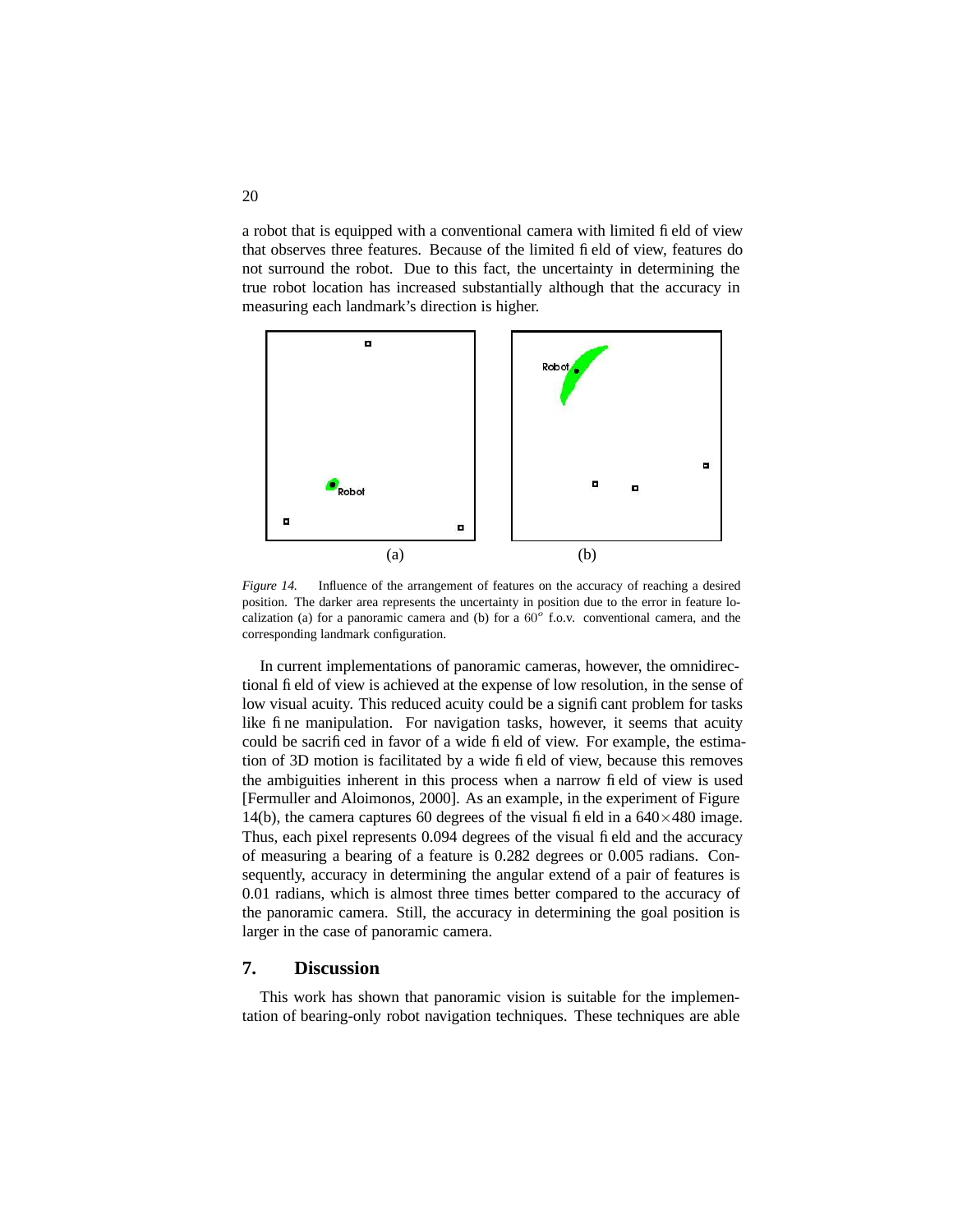to accurately achieve a goal position as long as the visual input is able to provide angular measurements without having to reconstruct the robot's state in the workspace. Compared to the existing approaches to robot homing, the proposed strategy has a number of attractive properties. The requirement for an external compass is no longer necessary. The proposed local control strategy does not require the definition of two types of motion vectors (tangential and centrifugal), as in the original "snapshot model" [Cartwright and Collett, 1983] and, therefore, the definition of motion vectors is simplified. We have extended the capabilities of the local control law strategy so that the entire plane is reachable as long as the features are visible by the robot while executing homing. This fact greatly simplifies the use of the proposed local strategy as a building block for implementing long-range homing strategies. In this work we have also presented one such long-range homing algorithm that builds a memory of visited positions during an exploration step. By successively applying the local control strategy between snapshots stored in memory the robot can return to any of the positions it has visited in the past. Last, but certainly not least, it has been shown that panoramic vision can be critically important in such navigation tasks because a wide field of view corresponds to greater accuracy in the achievement of the goal position compared to the increased resolution that pinhole cameras offer. Both the local control laws and the long-range strategy have been validated in a series of experiments which have shown that homing can be achieved with a remarkable accuracy, despite the fact that primitive visual information is employed in simple mechanisms.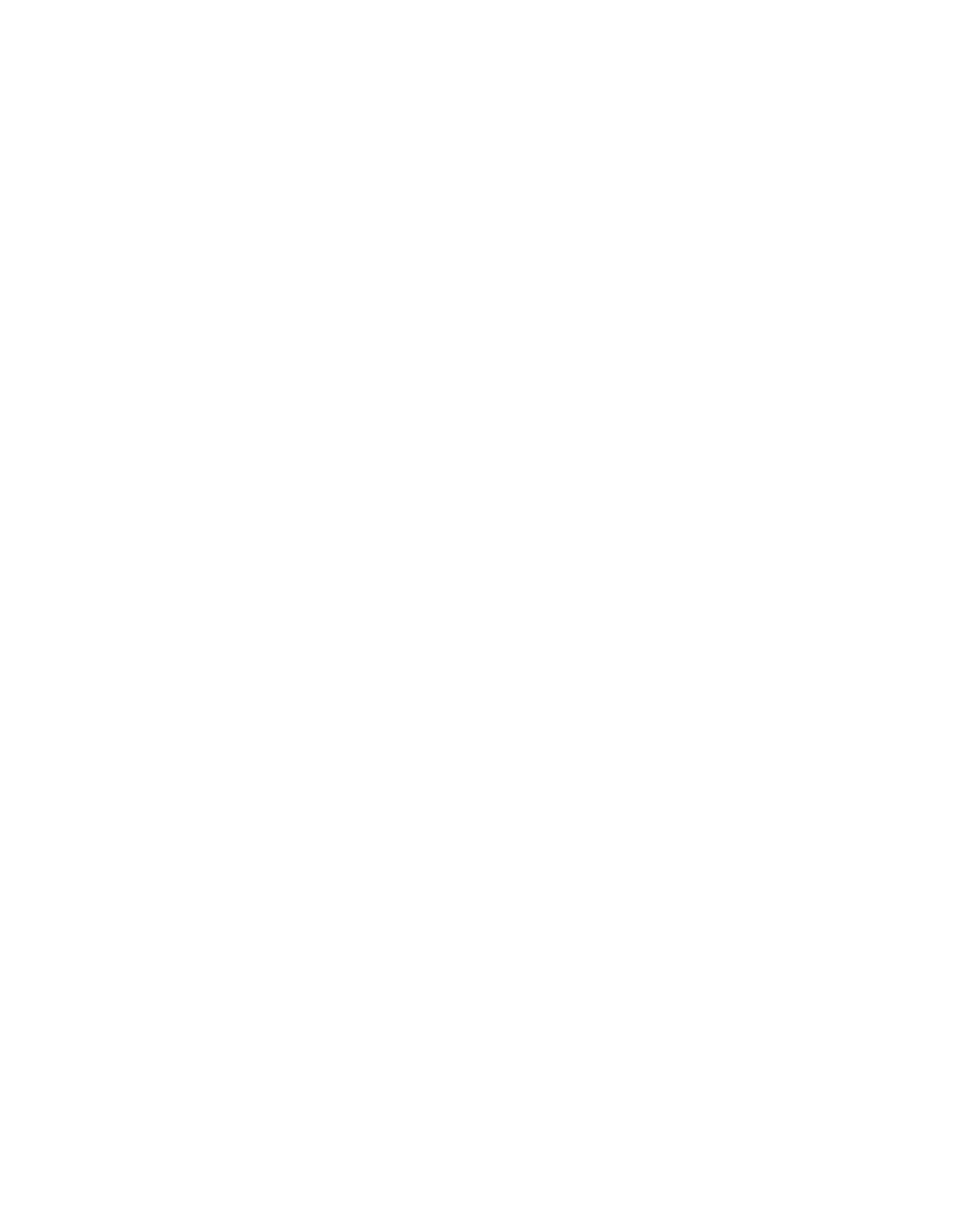# **References**

- [Adorni et al., 2003] Adorni, G., Mordonini, M., and Sgorbissa, A. (2003). Omnidirectional Stereo Systems for Robot Navigation. In *Proc. of IEEE Workshop on Omnidirectional Vision and Camera Networks, Omnivis-03*, pages 79–89, Madison, Wisconsin.
- [Aihara et al., 1998] Aihara, N., Iwasa, H., Yokoya, N., and Takemura, H. (1998). Memorybased Self Localizaton using Omnidirectional Images. In *Proc. of the Fourteenth Inernational Conference on Pattern Recognition, ICPR-98*, volume 2, pages 1799–1803, Brisbane, Australia.
- [Aloimonos, 1993] Aloimonos, Y. (1993). *Active Perception*. Lawrence Erlbaum Assoc.
- [Argyros et al., 2005] Argyros, A. A., Bekris, K. E., Orphanoudakis, S. C., and Kavraki, L. E. (2005). Robot Homing by Exploiting Panoramic Vision. *Autonomous Robots*, 19(1):7–25.
- [Argyros et al., 2001] Argyros, A. A., Bekris, K. E., and Orphanoudakis, S. E. (2001). Robot Homing based on Corner Tracking in a Sequence of a Panoramic Images. In *CVPR*, volume 2, pages 3–10, Kauai, Hawaii.
- [Argyros and Lourakis, 2004] Argyros, A.A. and Lourakis, M.I.A. (2004). Real-time Tracking of Skin-colored Regions by a Potentially Moving Camera. In *Proc. of European Conference on Computer Vision, ECCV-04*, volume 3, pages 368–379, Prague, Czech Republic. Springer-Verlag.
- [Argyros et al., 2004] Argyros, A.A., Tsakiris, D.P., and Groyer, C. (2004). Bio-mimetic Centering Behavior: Mobile Robots with Panoramic Sensors. *IEEE Robotics and Automation Magazine, special issue on Panoramic Robotics*, pages 21–33.
- [Bekris et al., 2004] Bekris, K. E., Argyros, A. A., and Kavraki, L. E. (2004). New Methods for Reaching the Entire Plane with Angle-Based Navigation. In *Proc. of the IEEE International Conference on Robotics and Automation (ICRA 2004)*, pages 2373–2378, IEEE press, New Orleans, LA.
- [Cartwright and Collett, 1983] Cartwright, B. A. and Collett, T. S (1983). Landmark learning in bees: Experiments and models. *Computational Physiology*, 151:521–543.
- [Davison and Murray, 2002] Davison, A. J. and Murray, D. W. (2002). Simultaneous Localization and Map-Building Using Active Vision. *IEEE Transactions on Pattern Analysis and Machine Intelligence*, 24(7):865–880.
- [Fermuller and Aloimonos, 2000] Fermuller, C. and Aloimonos, Y. (2000). Geometry of Eye Design: Biology and Technology. In R. Klette, T.S. Huang, G.L. Gimelfarb, editor, *Proc. of the tenth International Workshop on Theoretical Foundations of Computer Vision: Multi-Image Analysis (also appeared in Lecture Notes in Computer Science, Vol. 2032)*, pages 22–38. Springer.
- [Hong et al., 1991] Hong, J., Tan, X., Pinette, B., Weiss, R., and Riseman, E. M. (1991). Imagebased Homing. In *Proc. of the 1991 IEEE International Conference on Robotics and Automation, ICRA-91*, pages 620–625, Sacramento, CA, USA.
- [Kosaka and Pan, 1995] Kosaka, A. and Pan, J. (1995). Purdue Experiments in Model-based Vision for Hallway Navigation. In *Proc. of Workshop on Vision for Robots, IROS-95*, pages 87–96, Pittsburg, PA.
- [Lambrinos et al., 2000] Lambrinos, D., Moller, R., Labhart, T., Pfeifer, R., and Wehner, R. (2000). A mobile robot employing insectstrategies for navigation. *Robotics and Autonomous Systems*, 30:39–64.